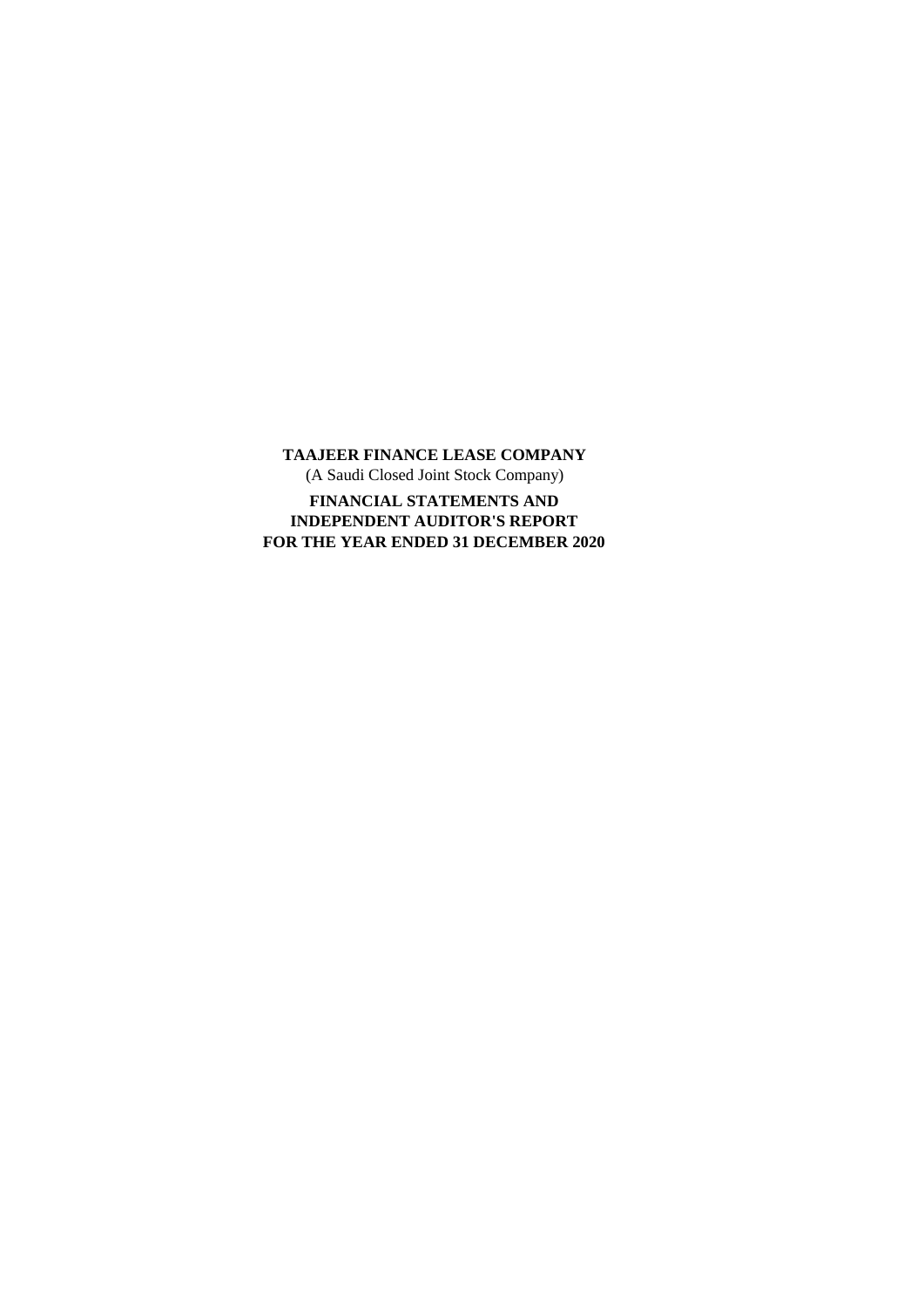# **TAAJEER FINANCE LEASE COMPANY** (A Saudi Closed Joint Stock Company) **FINANCIAL STATEMENTS AND INDEPENDENT AUDITOR'S REPORT FOR THE YEAR ENDED 31 DECEMBER 2020**

| <b>Contents</b>                              | <b>Page</b> |
|----------------------------------------------|-------------|
| Independent auditor's report                 | $1 - 2$     |
| Statement of financial position              | 3           |
| Statement of comprehensive income            | 4           |
| Statement of changes in shareholders' equity | 5           |
| Statement of cash flows                      | 6           |
| Notes to the financial statements            | $7 - 32$    |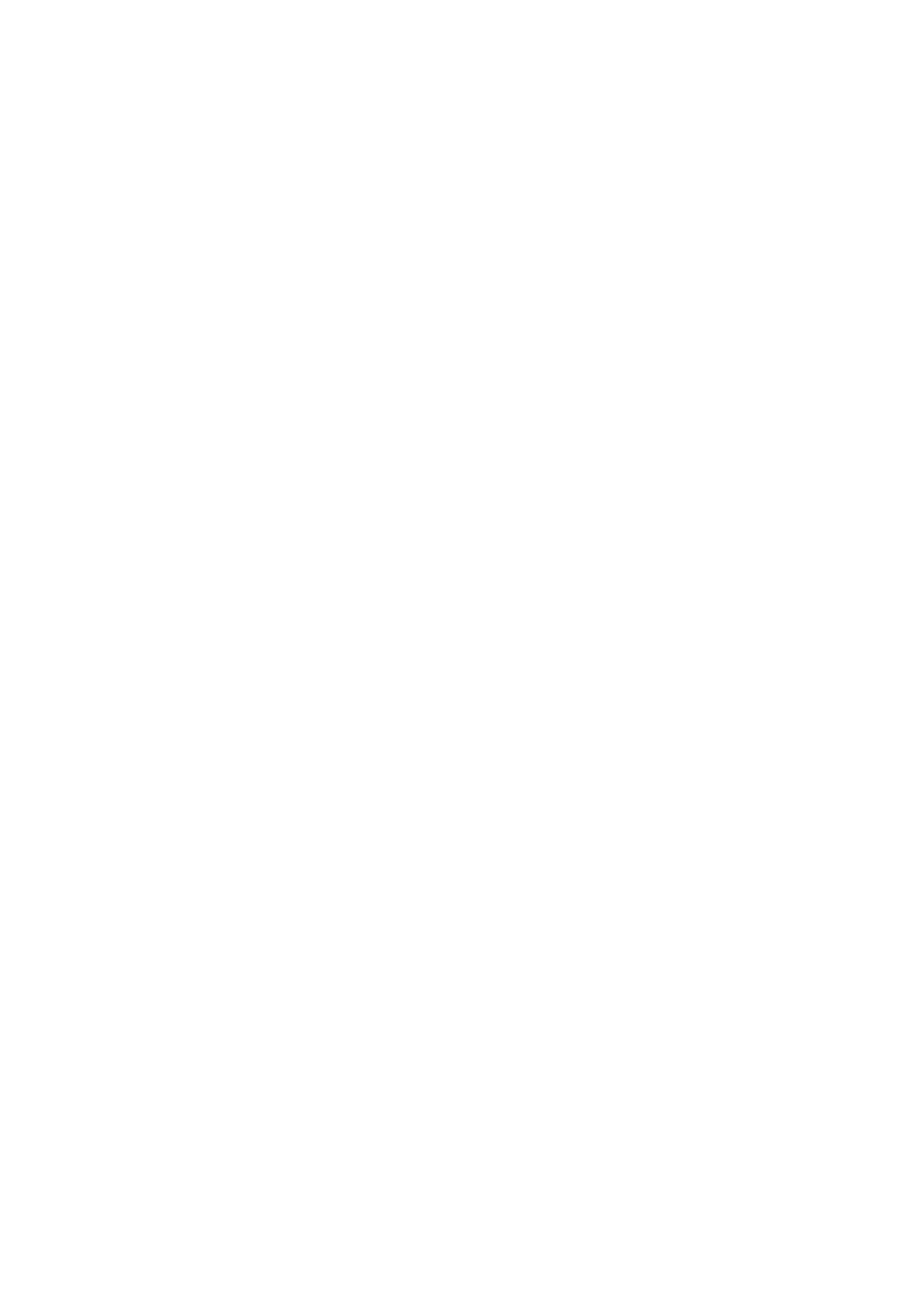# **TAAJEER FINANCE LEASE COMPANY** (A Saudi Closed Joint Stock Company) **STATEMENT OF FINANCIAL POSITION AS AT 31 DECEMBER 2020**

|                                                                   |                         | 31 December     | 31 December |
|-------------------------------------------------------------------|-------------------------|-----------------|-------------|
|                                                                   | <b>Note</b>             | 2020            | 2019        |
|                                                                   |                         | $\overline{SR}$ | <b>SR</b>   |
| <b>ASSETS</b>                                                     |                         |                 |             |
| <b>Bank balances</b>                                              |                         | 124,411,290     | 96,029,812  |
| Prepayments and other receivables                                 | $\overline{\mathbf{4}}$ | 24,040,125      | 11,965,828  |
| Net investment in finance lease                                   | 5                       | 551,879,930     | 422,668,096 |
| Net deferred consideration receivable                             | 5                       | 30,369,692      | 20,362,584  |
| Vehicles available for lease                                      |                         | 3,391,971       | 887,923     |
| Investment designated at FVTOCI                                   | 6                       | 892,850         | 892,850     |
| Property and equipment                                            | 7                       | 4,166,437       | 3,891,750   |
| Intangibles                                                       | 8                       | 3,074,990       | 3,881,351   |
| <b>TOTAL ASSETS</b>                                               |                         | 742,227,285     | 560,580,194 |
| <b>LIABILITIES AND SHAREHOLDERS' EQUITY</b><br><b>LIABILITIES</b> |                         |                 |             |
| Trade payables                                                    | $\boldsymbol{9}$        | 134,462,869     | 93,319,571  |
| Due to related parties                                            | 20                      | 19,916,736      | 28,560,472  |
| Zakat payable                                                     | 10                      | 4,652,343       | 4,212,709   |
| Net servicing liability                                           | 5                       | 18,679,016      | 15,502,579  |
| Long-term loans                                                   | 11                      | 323,819,359     | 202,646,815 |
| Employee termination benefits                                     | 13                      | 2,482,879       | 1,559,794   |
| <b>TOTAL LIABILITIES</b>                                          |                         | 504,013,202     | 345,801,940 |
| <b>SHAREHOLDERS' EQUITY</b>                                       |                         |                 |             |
| Share capital                                                     | 14                      | 200,000,000     | 200,000,000 |
| Statutory reserve                                                 |                         | 6,248,729       | 3,883,191   |
| Retained earnings                                                 |                         | 31,965,354      | 10,895,063  |
| <b>TOTAL SHAREHOLDERS' EQUITY</b>                                 |                         | 238,214,083     | 214,778,254 |
| TOTAL SHAREHOLDERS' EQUITY AND LIABILITIES                        |                         | 742,227,285     | 560,580,194 |

The accompanying notes form an integral part of these financial statements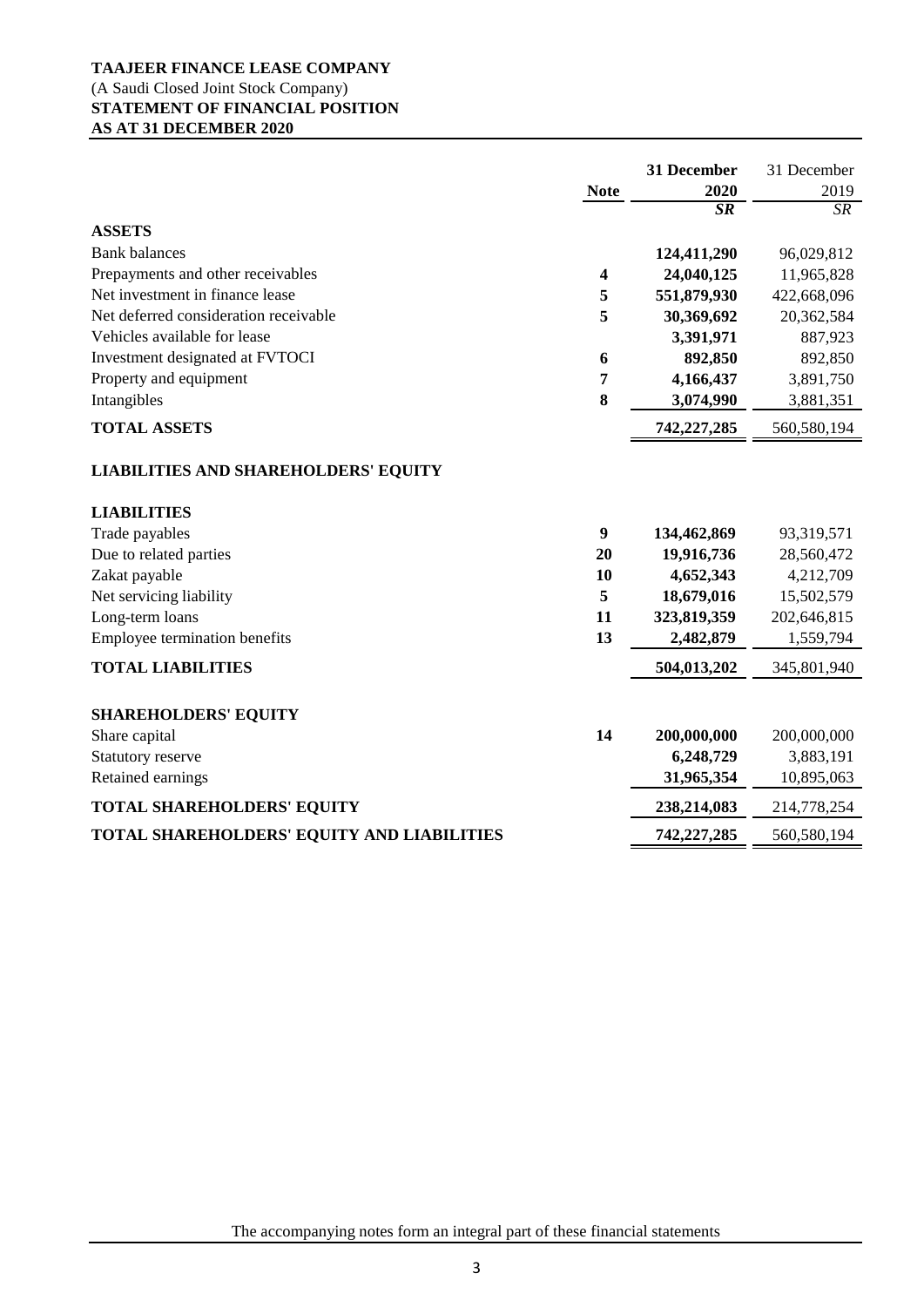# **TAAJEER FINANCE LEASE COMPANY** (A Saudi Closed Joint Stock Company) **STATEMENT OF COMPREHENSIVE INCOME FOR THE YEAR ENDED 31 DECEMBER 2020**

|                                                                          | <b>Note</b> | 2020           | 2019           |
|--------------------------------------------------------------------------|-------------|----------------|----------------|
|                                                                          |             | <b>SR</b>      | SR             |
| Finance income                                                           | 15          | 46,794,030     | 38,569,836     |
| Finance costs                                                            |             | (12, 244, 441) | (10, 296, 783) |
| <b>Net finance income</b>                                                |             | 34,549,589     | 28,273,053     |
| Net gain on securitization of receivables                                | 5           | 37,129,643     | 45,911,092     |
| Net change in deferred consideration receivables                         | 5           | 638,333        | (113,693)      |
| Net change in net servicing liability                                    | 5           | 10,286,879     | 4,924,008      |
| Government grant income                                                  | 11          | 2,848,459      | 1,238,534      |
| Other operating income                                                   | <b>16</b>   | 18,341,304     | 13,907,731     |
| Selling and marketing expenses                                           | 17          | (16,504,960)   | (13, 124, 820) |
| General and administrative expenses                                      | 18          | (30,685,182)   | (25, 282, 750) |
| Impairment of net investment in finance lease                            | 5           | (19,307,480)   | (10,753,639)   |
| Other operating expenses                                                 |             | (8,857,963)    | (2,852,430)    |
| Net operating profit                                                     |             | 28,438,622     | 42,127,086     |
| <b>Zakat</b>                                                             | 10          | (4,783,246)    | (4,705,084)    |
| Profit for the year                                                      |             | 23,655,376     | 37,422,002     |
| OCI that will not be reclassified to profit or loss in subsequent years: |             |                |                |
| Remeasurements of defined benefit liability                              | 13          | (219, 547)     | (157, 890)     |
| Other comprehensive loss for the year                                    |             | (219, 547)     | (157, 890)     |
| Total comprehensive income for the year                                  |             | 23,435,829     | 37, 264, 112   |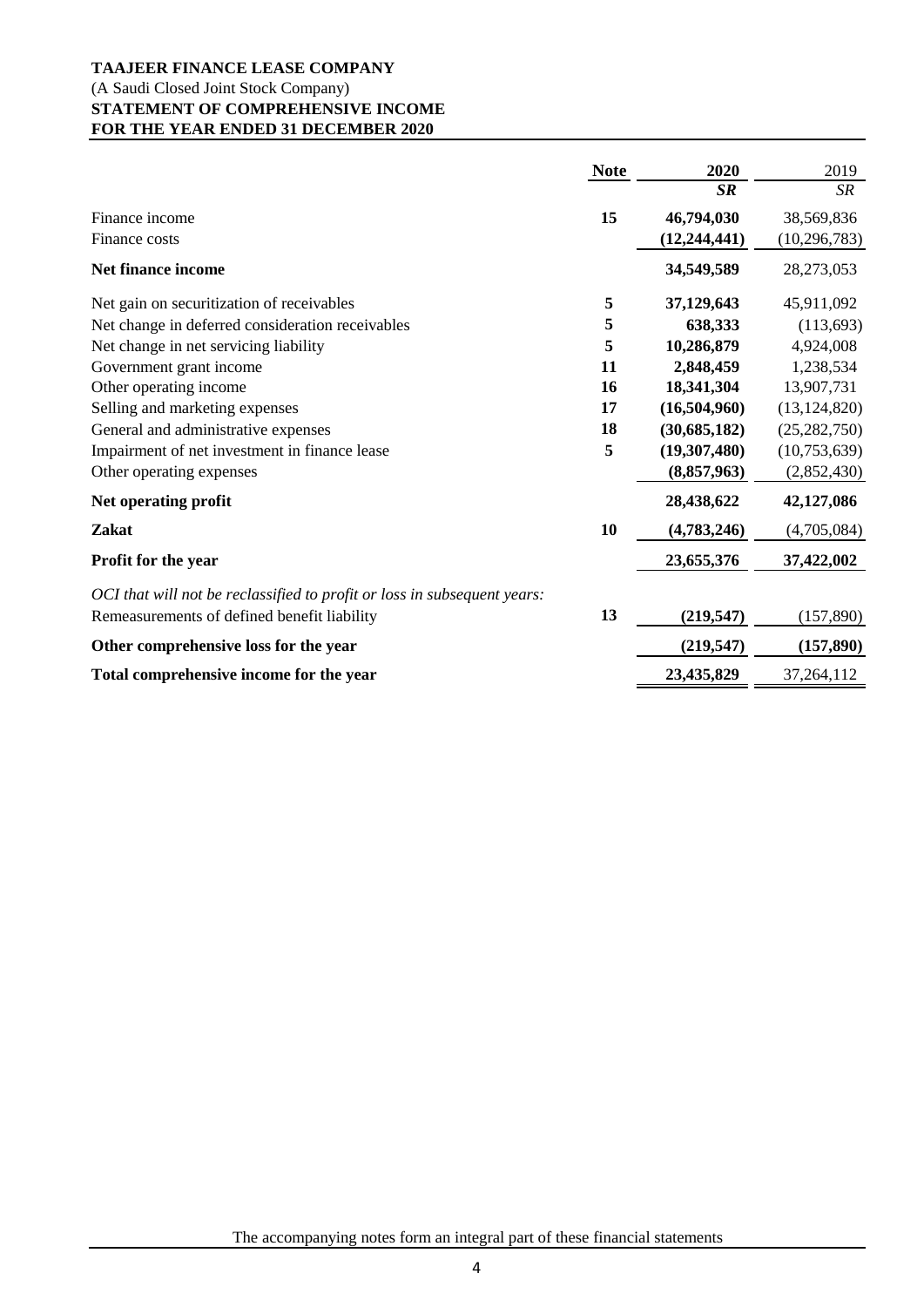# **TAAJEER FINANCE LEASE COMPANY** (A Saudi Closed Joint Stock Company) **STATEMENT OF CHANGES IN SHAREHOLDERS' EQUITY FOR THE YEAR ENDED 31 DECEMBER 2020**

|                                      |             |                  | <b>Retained</b><br>earnings / |                     |
|--------------------------------------|-------------|------------------|-------------------------------|---------------------|
|                                      |             | <b>Statutory</b> | (Accumulated                  |                     |
|                                      | Capital     | reserve          | losses)                       | <b>Total equity</b> |
|                                      | SR          | <b>SR</b>        | SR                            | <b>SR</b>           |
| For the year ended 31 December 2020: |             |                  |                               |                     |
| As at 1 January 2020                 | 200,000,000 | 3,883,191        | 10,895,063                    | 214,778,254         |
| Profit for the year                  |             |                  | 23,655,376                    | 23,655,376          |
| Other comprehensive loss             |             |                  | (219, 547)                    | (219, 547)          |
| <b>Total comprehensive income</b>    |             |                  | 23,435,829                    | 23,435,829          |
| <b>Transfer to statutory reserve</b> |             | 2,365,538        | (2,365,538)                   |                     |
| As at 31 December 2020               | 200,000,000 | 6,248,729        | 31,965,354                    | 238,214,083         |
|                                      |             |                  |                               |                     |
| For the year ended 31 December 2019: |             |                  |                               |                     |
| As at 1 January 2019                 | 200,000,000 | 140,991          | (22, 626, 849)                | 177,514,142         |
| Profit for the year                  |             |                  | 37,422,002                    | 37,422,002          |
| Other comprehensive loss             |             |                  | (157, 890)                    | (157, 890)          |
| Total comprehensive income           |             |                  | 37,264,112                    | 37,264,112          |
| Transfer to statutory reserve        |             | 3,742,200        | (3,742,200)                   |                     |
| As at 31 December 2019               | 200,000,000 | 3,883,191        | 10,895,063                    | 214,778,254         |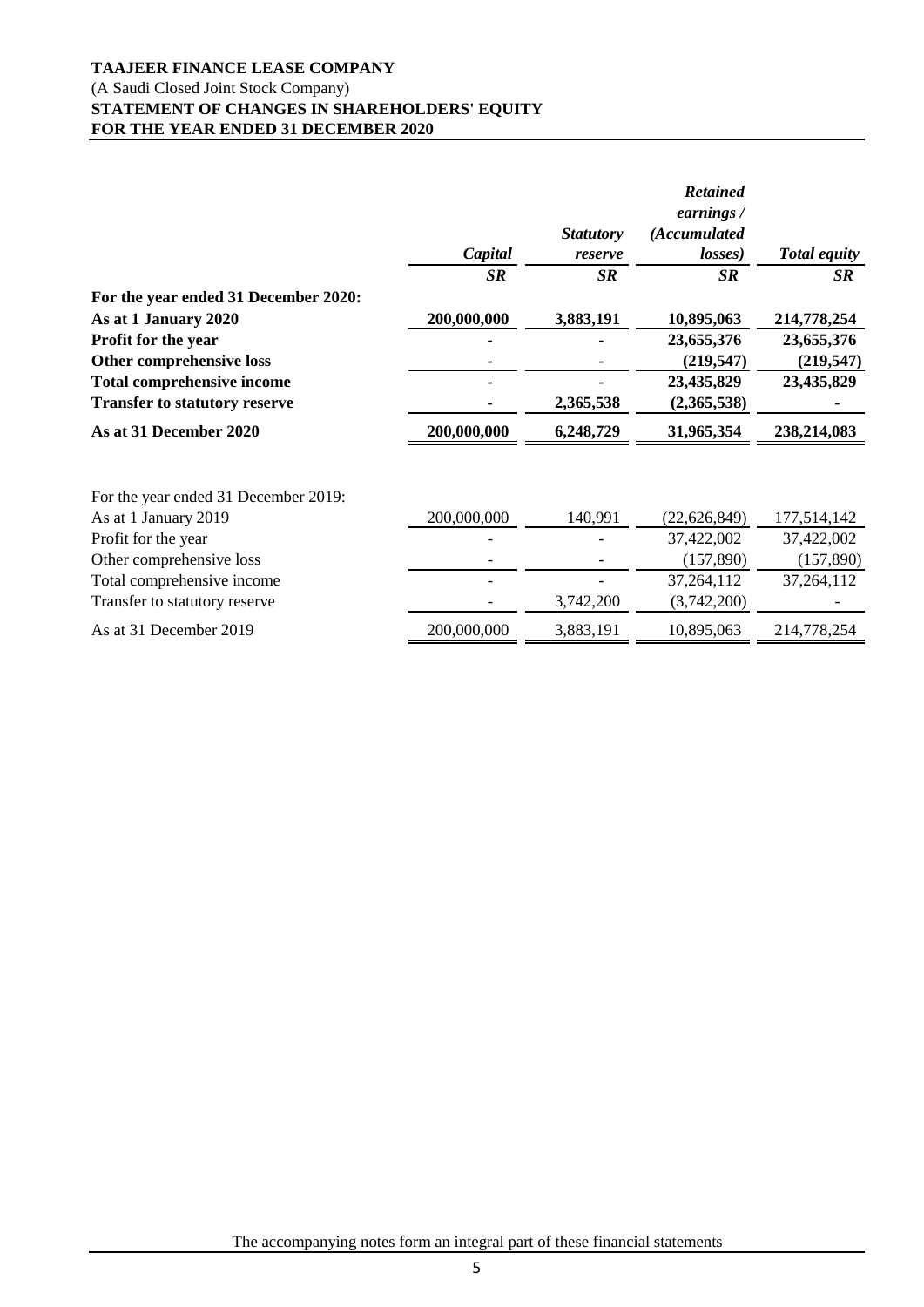# **TAAJEER FINANCE LEASE COMPANY**

## (A Saudi Closed Joint Stock Company) **STATEMENT OF CASH FLOWS FOR THE YEAR ENDED 31 DECEMBER 2020**

|                                                        | <b>Note</b> | 2020            | 2019           |
|--------------------------------------------------------|-------------|-----------------|----------------|
|                                                        |             | $S_{I\!\!R}$    | SR             |
| <b>OPERATING ACTIVITIES</b>                            |             |                 |                |
| Profit for the year                                    |             | 23,655,376      | 37,422,002     |
| Adjustments for non-cash items:                        |             |                 |                |
| Zakat expense                                          | <b>10</b>   | 4,783,246       | 4,705,084      |
| Impairment of net investment in finance lease          | 5           | 19,307,480      | 10,753,639     |
| Finance costs                                          |             | 12,244,441      | 10,296,783     |
| Depreciation and amortization                          | 7&8         | 2,095,726       | 1,798,956      |
| Employee termination benefits incurred                 | 13          | 766,066         | 599,176        |
| Government grant income                                |             | (2,848,459)     | (1,238,534)    |
| Net gain on securitization of receivables              |             | (37, 129, 643)  | (45,911,092)   |
| Net change in deferred consideration receivables       |             | (638, 333)      | 113,693        |
| Net change in net servicing liability                  |             | (10, 286, 879)  | (4,924,008)    |
|                                                        |             | 11,949,021      | 13,615,699     |
| Changes in working capital:                            |             |                 |                |
| Prepayments and other receivables                      |             | (12,074,297)    | (4,063,154)    |
| Net investment in finance lease                        |             | (107, 295, 130) | 34,317,614     |
| Due from related parties                               |             |                 | 5,818,095      |
| Vehicles available for lease                           |             | (2,504,048)     | 707,101        |
| Trade payables                                         |             | 38,243,870      | 52,991,358     |
| Due to related parties                                 |             | (8,643,736)     | (99, 301, 028) |
| Cash (used in) / generated from operations             |             | (80, 324, 320)  | 4,085,685      |
| Finance cost paid                                      |             | (9,345,013)     | (8,753,200)    |
| Employee termination benefits paid                     | 13          | (62, 528)       | (118, 224)     |
| Zakat paid                                             | 10          | (4,343,612)     | (492, 375)     |
| Net cash flows used in operating activities            |             | (94, 075, 473)  | (5,278,114)    |
| <b>INVESTING ACTIVITIES</b>                            |             |                 |                |
| Purchase of property and equipment                     | 7           | (1,470,052)     | (2,811,958)    |
| Purchase of intangibles                                | 8           | (94,000)        | (1,078,053)    |
| Net cash flows used in investing activities            |             | (1,564,052)     | (3,890,011)    |
|                                                        |             |                 |                |
| <b>FINANCING ACTIVITIES</b>                            |             |                 |                |
| Proceeds from long-term loans                          |             | 178,089,352     | 135,699,479    |
| Repayments of long-term loans                          |             | (54,068,349)    | (46,702,388)   |
| Net cash flows generated from financing activities     |             | 124,021,003     | 88,997,091     |
| Net change in cash and cash equivalents                |             | 28,381,478      | 79,828,966     |
| Cash and cash equivalents at the beginning of the year |             | 96,029,812      | 16,200,846     |
| CASH AND CASH EQUIVALENTS AT THE END OF THE YEAR       |             | 124,411,290     | 96,029,812     |

The accompanying notes form an integral part of these financial statements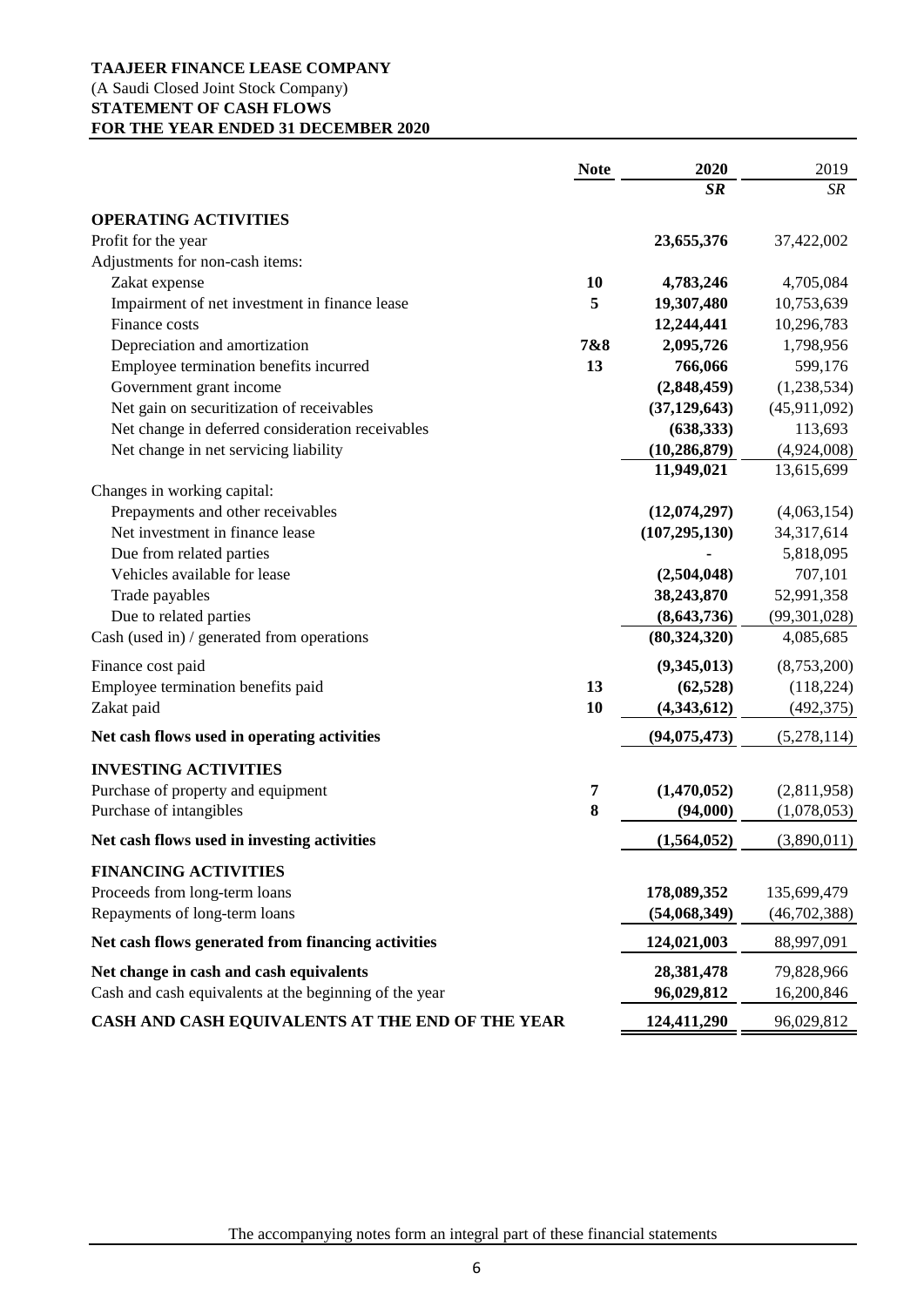## **1 COMPANY INFORMATION**

Taajeer Finance Lease Company (the "Company") is a Saudi Closed Joint Stock Company, registered in the Kingdom of Saudi Arabia under Commercial Registration number 4030289565 issued on 17 Sha'ban 1437H (corresponding to 24 May 2016).

The Company's head office is based in Jeddah. The principal activity of the Company is to engage in the following business activities in the Kingdom of Saudi Arabia:

a) Small and Medium Enterprises (SME) Financing

b) Finance leasing

c) Consumer Finance Murabaha

On 29 Safar 1438H (corresponding to 29 November 2016), the Company received a license from the Saudi Central Bank (SAMA) to undertake both finance leasing and small and medium enterprises (SME) financing in the Kingdom of Saudi Arabia under license number 46/AU/201611.

On 13 Jumada I 1441H (corresponding to 8 January 2020), the Company obtained the approval from SAMA to add consumer financing murabaha as a new product for individuals.

The Company is a subsidiary of Al Ahdaf Al Mumaizah Company Limited (the "Parent Company"). The ultimate parent of the Company is Taajeer Group ("Ultimate Parent"). Saudi shareholders own the Company, the Parent and the Ultimate Parent of the Company.

As at 31 December 2020, the Company operates through 6 branches (31 December 2019: 6 branches). The accompanying financial statements include the assets, liabilities and results of the Company and these branches as listed below:

| Location    |
|-------------|
| Riyadh      |
| Jeddah      |
| Al Mubarraz |
| Dammam      |
| Mecca       |
| Ahha        |
|             |

## **2 BASIS OF PREPARATION**

The financial statements of the Company for the year ended 31 December 2020 have been prepared in accordance with International Financial Reporting Standards (IFRSs) as adopted in the Kingdom of Saudi Arabia (KSA), and other standards and pronouncements adopted by the Saudi Organization for Certified Public Accountants ('SOCPA") (referred to as "IFRS as endorsed in KSA"). Details of the Company's significant accounting policies are disclosed in note 23.

The financial statements have been prepared on a historical cost convention using the accrual basis of accounting, except for financial instruments measured at fair value and as indicated otherwise. The financial statements are presented in Saudi Riyals which is also the functional currency of the Company and all values are rounded to the nearest Riyal (SR), except when otherwise indicated.

## **3 SIGNIFICANT ACCOUNTING JUDGEMENTS, ESTIMATES AND ASSUMPTIONS**

The preparation of the Company's financial statements requires management to make judgements, estimates and assumptions that affect the reported amounts of revenues, expenses, assets and liabilities, and the accompanying disclosures, and the disclosure of contingent liabilities. Uncertainty about these assumptions and estimates could result in outcomes that require a material adjustment to the carrying amount of assets or liabilities affected in future periods.

Other disclosures relating to the Company's exposure to risk and uncertainties' includes:

| $\overline{\phantom{0}}$ | Impact of COVID - 19 disclosures      | Note 25 |
|--------------------------|---------------------------------------|---------|
| $\overline{\phantom{0}}$ | Financial instruments risk management | Note 22 |
| $\overline{\phantom{0}}$ | Sensitivity analysis disclosures      | Note 13 |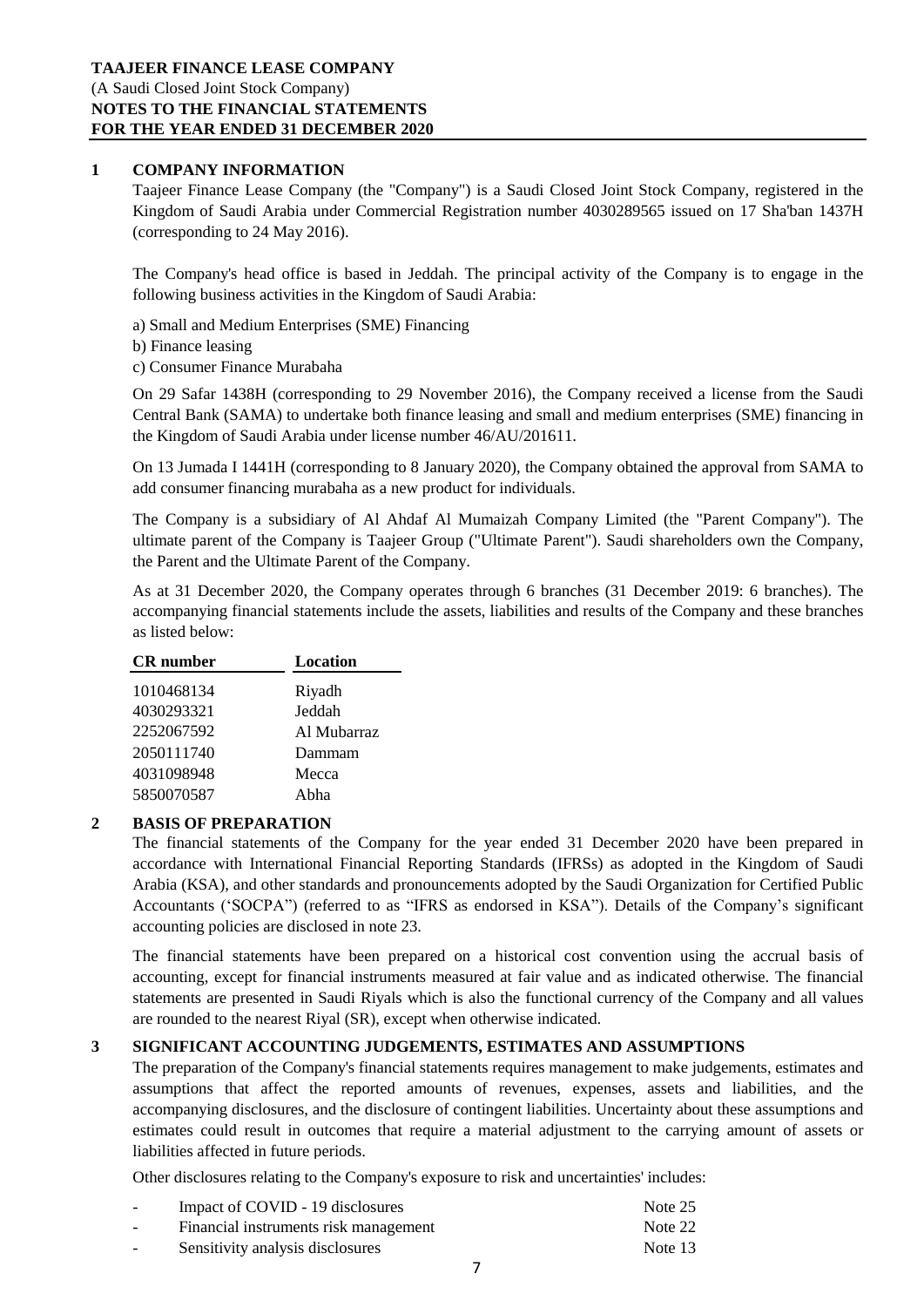## **TAAJEER FINANCE LEASE COMPANY** (A Saudi Closed Joint Stock Company) **NOTES TO THE FINANCIAL STATEMENTS (continued) FOR THE YEAR ENDED 31 DECEMBER 2020**

## **3 SIGNIFICANT ACCOUNTING JUDGEMENTS, ESTIMATES AND ASSUMPTIONS (continued)**

## **3.1 Judgements**

In the process of applying the Company's accounting policies, management has made the following judgements, which have the most significant effect on the amounts recognized in the financial statements.

## *Derecognition of securitized receivables*

As explained in note 5, management exercises professional judgment in determining whether the purchase and agency agreement transfers substantially all the risks and rewards of ownership of securitized lease receivables to the bank and whether the Company lost control on such receivables to determine whether such receivables should be derecognized accordingly.

#### *Going Concern*

The Company's management has made an assessment of the Company's ability to continue as a going concern and is satisfied that the Company has the resources to continue in business for the foreseeable future. Furthermore, the management is not aware of any material uncertainties that may cast significant doubt on the Company's ability to continue as a going concern. Therefore, the financial statements have been prepared on a going concern basis.

## **3.2 Estimates and assumptions**

The key assumptions concerning the future and other key sources of estimation uncertainty at the reporting date, that have a significant risk of causing a material adjustment to the carrying amounts of assets and liabilities within the next financial year, are described below. The Company based its assumptions and estimates on parameters available when the financial statements were prepared. Existing circumstances and assumptions about future developments, however, may change due to market changes or circumstances arising that are beyond the control of the Company. Such changes are reflected in the assumptions when they occur.

## *Fair value measurement of financial instruments*

When the fair values of financial assets and financial liabilities recorded in the statement of financial position cannot be measured based on quoted prices in active markets, their fair value is measured using valuation techniques including the discounted cash flow (DCF) model. The inputs to these models are taken from observable markets where possible, but where this is not feasible, a degree of judgement is required in establishing fair values. Judgements include considerations of inputs such as prepayment risk, liquidity risk, credit risk and volatility.

## *Determination of net servicing liability*

As explained in note 5, under the purchase and agency agreements, the Company has been appointed by the banks to service the receivables purchased by the banks. Assumptions used to calculate the servicing liability are based on estimates of costs to be incurred by the Company over the life of the purchase and agency agreements.

#### *Uncertain zakat positions*

The Company's current zakat payable relates to management's assessment of the amount of zakat payable on open zakat positions where the liabilities remain to be agreed with the General Authority of Zakat and Tax (GAZT). Due to the uncertainty associated with such zakat items, it is possible that, on finalization of open zakat assessments at a future date, the final outcome may differ significantly. Note 10 describes the status of zakat and tax assessments.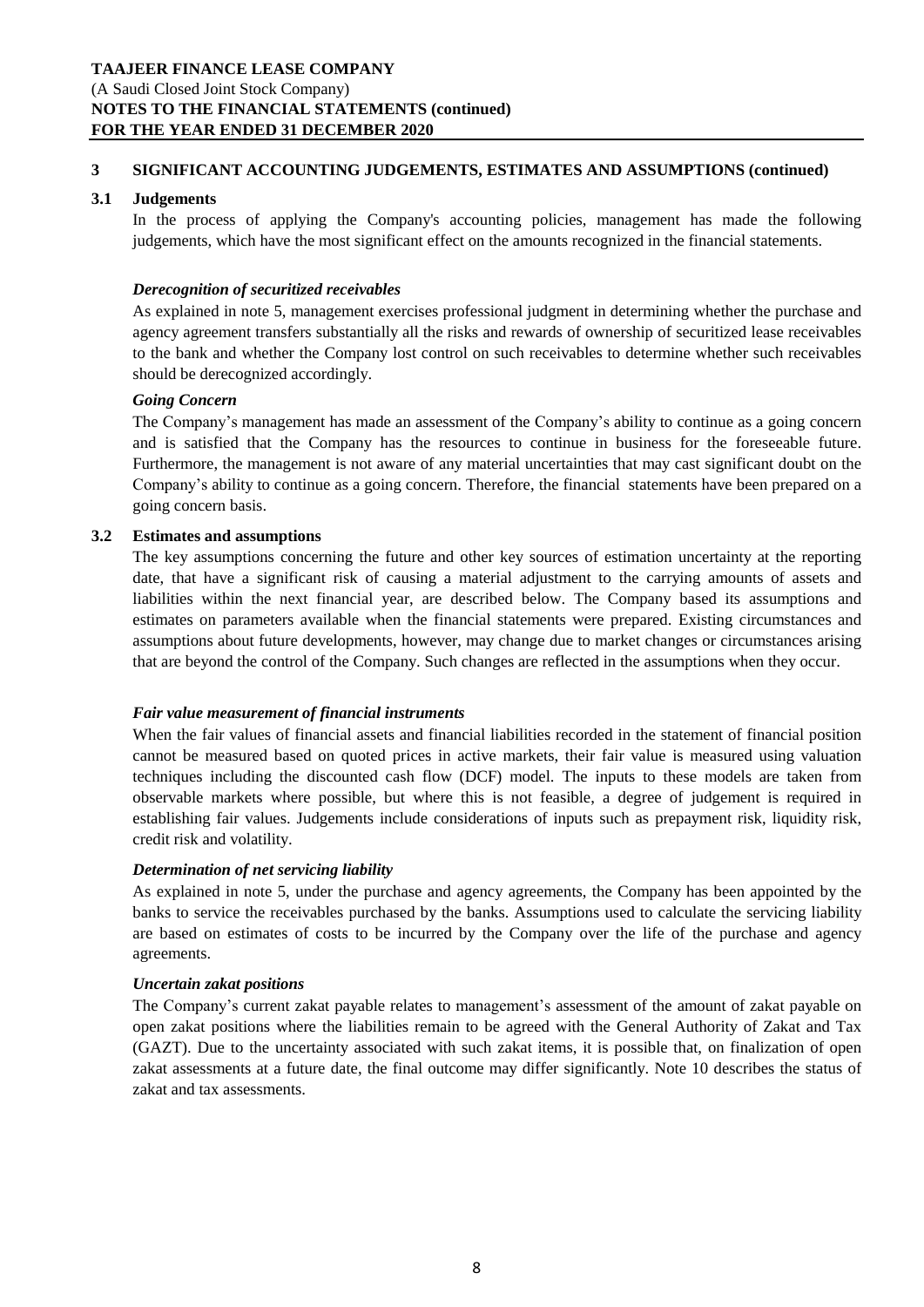## **3 SIGNIFICANT ACCOUNTING JUDGEMENTS, ESTIMATES AND ASSUMPTIONS (continued)**

## **3.2 Estimates and assumptions (continued)**

## *Useful lives of property and equipment*

The management determines the estimated useful lives of its property and equipment for calculating depreciation. This estimate is determined after considering the expected usage of the asset or physical wear and tear. Management reviews the residual value and useful lives annually and future depreciation charge would be adjusted where the management believes the useful lives differ from previous estimates.

## *Determination of net deferred consideration receivable*

As also explained in note 5**,** in order to calculate the net deferred consideration receivable under the purchase and agency agreement, the Company uses assumptions to calculate the allowance for delinquent receivables and discounts for premature terminations of contracts based on historical trends which are updated periodically (at least once in a year or more frequently when needed) based on a change in circumstances which indicate that the historical rates may not be appropriate.

## *Impairment of lease receivables*

In the preparation of the financial statements management has made certain additional assumptions in the measurement of Expected Credit Loss (ECL). However, in view of the current uncertainty, any future change in the assumptions and key estimates could result in outcomes that could require a material adjustment to the carrying amount of the asset or liability affected in the future periods. As the situation is rapidly evolving with future uncertainties, management will continue to assess the impact based on prospective developments (refer to note 25).

The measurement of impairment losses requires judgement, in particular, the estimation of the amount and timing of future cash flows and collateral values when determining impairment losses and the assessment of a significant increase in credit risk. These estimates are driven by a number of factors, changes in which can result in different levels of allowances.

The Company's Expected Credit Loss (ECL) calculation is an output of a complex model with a number of underlying assumptions regarding the choice of variable inputs and their interdependencies.

- The Company's internal credit grading model, which assigns Probabilities of Default (PDs) to the individual pool of receivables;
- The Company's criteria for assessing if there has been a significant increase in credit risk and so allowances for financial assets should be measured on a Lifetime Expected Credit Loss (LTECL) basis and the qualitative assessment;
- The segmentation of financial assets when their ECL is assessed on a collective basis;
- Determination of associations between macroeconomic scenarios and, economic inputs, such as unemployment levels, GDP and the effect on PDs; and
- Selection of forward-looking macroeconomic scenarios and their probability weightings, to derive the economic inputs into the ECL model.

## *Actuarial valuation of employee termination benefits*

The cost of employee termination benefits ("employee benefits") under defined unfunded benefit plan is determined using an actuarial valuation. An actuarial valuation involves making various assumptions that may differ from actual developments in the future. These include the determination of the discount rate, future salary increases, and mortality rates. Due to the complexity of the valuation and its long-term nature, a defined unfunded benefit obligation is highly sensitive to changes in these assumptions. All assumptions are reviewed on an annual basis or more frequently, if required.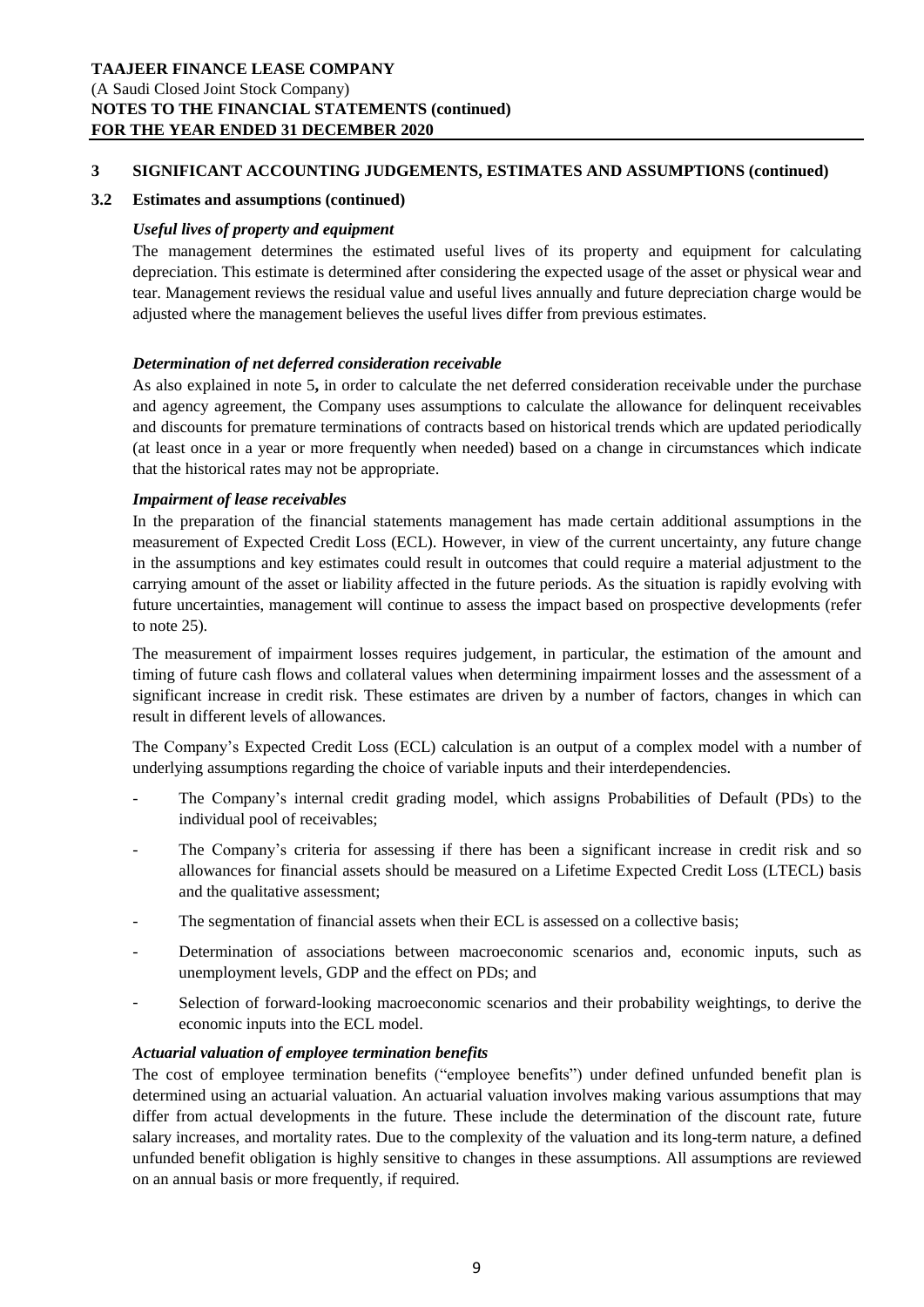## **3 SIGNIFICANT ACCOUNTING JUDGEMENTS, ESTIMATES AND ASSUMPTIONS (continued)**

## **3.2 Estimates and assumptions (continued)**

## *Useful life of intangible assets*

The Company's management determines the estimated useful lives of its intangible assets for calculating amortisation. This estimate is determined after considering the expected benefit obtained from the usage of the intangible assets. Management reviews the carrying value and useful lives annually and future amortisation charge would be adjusted where the management believes the useful lives differ from previous estimates.

## **4 PREPAYMENTS AND OTHER RECEIVABLES**

|     |                                                  | 2020            | 2019            |
|-----|--------------------------------------------------|-----------------|-----------------|
|     |                                                  | <b>SR</b>       | SR              |
|     | Prepaid expenses                                 | 11,595,490      | 7,421,058       |
|     | Receivables against insurance claims             | 2,972,106       | 2,437,135       |
|     | Advance payment against VAT (Note 10)            | 1,223,116       | 1,223,116       |
|     | Advances to suppliers                            | 6,417,159       | 496,451         |
|     | Advances to employees                            | 91,086          | 144,243         |
|     | Others                                           | 1,741,168       | 243,825         |
|     |                                                  | 24,040,125      | 11,965,828      |
| 5   | NET INVESTMENT IN FINANCE LEASE                  |                 |                 |
|     |                                                  | 2020            | 2019            |
|     |                                                  | SR              | SR              |
|     | Gross investment in finance lease                | 812,086,492     | 645,689,690     |
|     | Less: unearned finance income                    | (223, 354, 633) | (193, 771, 232) |
|     |                                                  | 588,731,859     | 451,918,458     |
|     | Less: allowance for expected credit losses       | (36, 851, 929)  | (29, 250, 362)  |
|     | Net investment in finance lease                  | 551,879,930     | 422,668,096     |
| 5.1 | Movement in allowance for expected credit losses |                 |                 |
|     |                                                  | 2020            | 2019            |
|     |                                                  | SR              | SR              |
|     | At the beginning of the year                     | 29,250,362      | 22,831,624      |
|     | Write offs                                       | (9,543,287)     |                 |
|     | Allowance related to derecognized receivables    | (2,162,626)     | (4,334,901)     |
|     | Provided during the year                         | 19,307,480      | 10,753,639      |
|     |                                                  | 36,851,929      | 29,250,362      |
| 5.2 | Ageing of gross finance lease receivables        |                 |                 |
|     |                                                  | 2020            | 2019            |
|     |                                                  | <b>SR</b>       | SR              |
|     | Not due                                          | 789,899,386     | 621,766,396     |
|     | 1 - 3 months over due                            | 11,122,996      | 6,369,264       |
|     | 4 - 6 months over due                            | 4,877,425       | 5,496,270       |
|     | 7 - 12 months over due                           | 6,072,763       | 6,367,117       |
|     | Over 12 months over due                          | 113,922         | 5,690,643       |

 **812,086,492** 645,689,690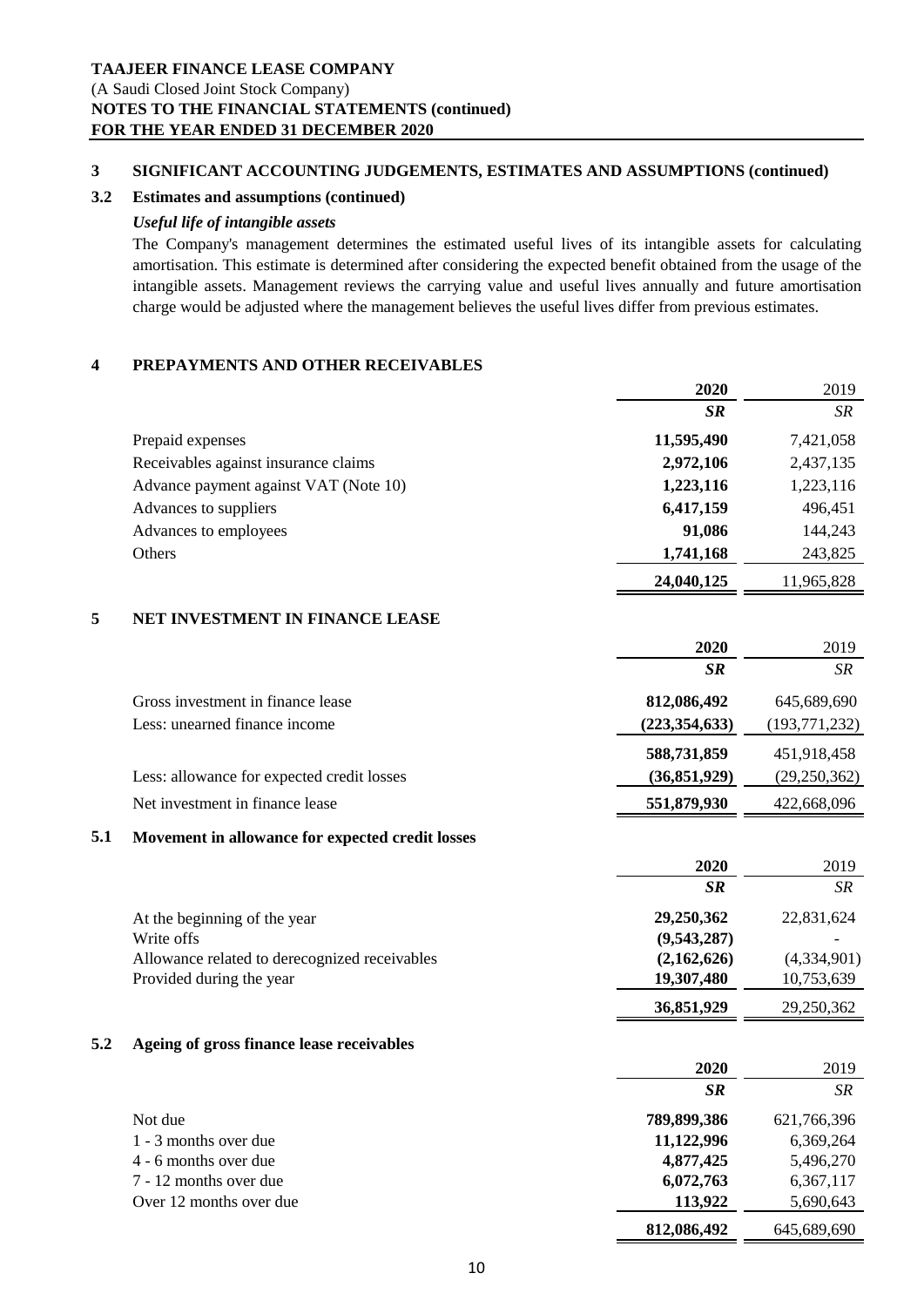## **5 NET INVESTMENT IN FINANCE LEASE (continued)**

## **5.3 Portfolio analysis**

The Company finances the sale of assets to its customers through Ijarah and Murabaha. Under Ijarah, the legal ownership of the financed asset is retained by the Company while under Murabaha legal ownership is transferred to the customer. The net investment portfolio of the Company as of 31 December is as follows:

|                            |                                        | 31 December 2020                            |                                                       |                                        |  |
|----------------------------|----------------------------------------|---------------------------------------------|-------------------------------------------------------|----------------------------------------|--|
|                            | <b>Gross</b><br>investment             | <b>Unearned</b><br>finance income           | <b>Allowance for</b><br>expected credit<br>loss       | Net investment                         |  |
| <b>I</b> jarah<br>Murabaha | <b>SR</b><br>790,850,088<br>21,236,404 | <b>SR</b><br>(220, 391, 383)<br>(2,963,250) | <b>SR</b><br>(36,376,923)<br>(475,006)                | <b>SR</b><br>534,081,782<br>17,798,148 |  |
|                            | 812,086,492                            | (223, 354, 633)                             | (36, 851, 929)                                        | 551,879,930                            |  |
|                            | 31 December 2019                       |                                             |                                                       |                                        |  |
|                            | Gross<br>investment<br><b>SR</b>       | Unearned<br>finance income<br><b>SR</b>     | Allowance for<br>expected credit<br>loss<br><b>SR</b> | Net investment<br>SR                   |  |
| Ijarah<br>Murabaha         | 638,554,122<br>7,135,568               | (192, 815, 031)<br>(956,201)                | (28,600,443)<br>(649, 919)                            | 417,138,648<br>5,529,448               |  |
|                            | 645,689,690                            | (193, 771, 232)                             | (29, 250, 362)                                        | 422,668,096                            |  |

## **5.4 Maturity analysis of net investment in finance lease is as follows:**

|                                   | 31 December 2020 |                |                |                 |  |
|-----------------------------------|------------------|----------------|----------------|-----------------|--|
|                                   |                  | Non-current    |                |                 |  |
|                                   | Within 1 year    | 1 to 3 years   | Over $3$ year  | <b>Total</b>    |  |
|                                   | <b>SR</b>        | <b>SR</b>      | <b>SR</b>      | <b>SR</b>       |  |
| Gross investment in finance lease | 287,326,903      | 305,286,042    | 219,473,547    | 812,086,492     |  |
| Less: unearned finance income     | (88,981,980)     | (98, 431, 218) | (35, 941, 435) | (223, 354, 633) |  |
| Net investment in finance lease   | 198,344,923      | 206,854,824    | 183,532,112    | 588,731,859     |  |

|                                   | 31 December 2019 |                |                |                 |
|-----------------------------------|------------------|----------------|----------------|-----------------|
|                                   |                  | Non-current    |                |                 |
|                                   | Within 1 year    | $1$ to 3 years | Over 3 year    | Total           |
|                                   | SR               | SR             | SR             | <b>SR</b>       |
| Gross investment in finance lease | 205,648,091      | 302,477,032    | 137, 564, 567  | 645,689,690     |
| Less: unearned finance income     | (72, 352, 559)   | (92, 634, 249) | (28, 784, 424) | (193, 771, 232) |
| Net investment in finance lease   | 133,295,532      | 209,842,783    | 108,780,143    | 451,918,458     |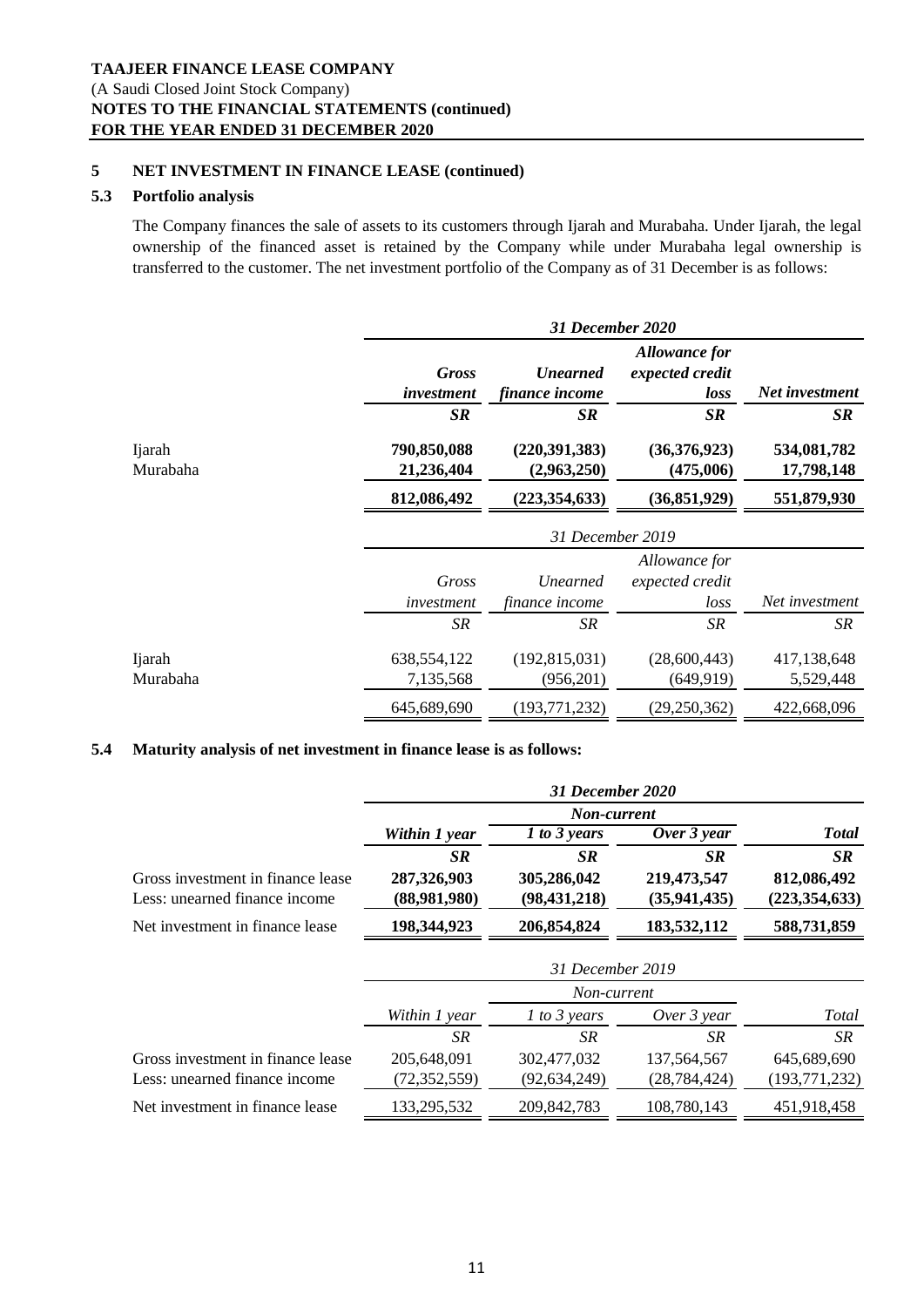## **5 NET INVESTMENT IN FINANCE LEASE (continued)**

## **5.5 Securitized receivables**

The Company has entered into purchase and service agreements (the 'Agreements') with local banks in respect of securitization of certain finance leases (the 'receivables').

Under the terms of the purchase and service agreements, the Company first sells the eligible receivables to banks and then manages them on behalf of the banks as an agent for a monthly fee as per the terms of the Agreements.

During the year ended 31 December 2020, the Company sold SR 153.48 million (2019: SR 236.83 million) of its net receivables and the total amount received from the banks in respect of such sale was SR 206.25 million (2019: SR 312.86 million). Upon sale, the Company derecognises the receivables from its books and recognises the difference as either gain or loss on derecognition of receivables.

The following are the significant terms of the Agreement:

a) The Company continues to manage the sold receivables on behalf of the Banks for a fee (agency fee). The total settlement of net receivables to be made to banks (as per the agreed cash flows), as an agent under purchase and agency arrangements amount to SR 457.48 million as at 31 December 2020 (2019: SR 321.7 million). The maturity analysis of derecognized net receivables is as follows:

|                  | Within 1 year | 1 to 3 years | Over 3 year | Total       |
|------------------|---------------|--------------|-------------|-------------|
|                  | SR            | SR.          | SR          | <b>SR</b>   |
| 31 December 2020 | 54,304,331    | 159,942,536  | 68,570,168  | 282,817,035 |
| 31 December 2019 | 39, 271, 374  | 91,122,538   | 74,228,999  | 204,622,911 |

- b) The agreements are supported by a "cash flow statement" which stipulates the principal amount and the monthly receivables falling due. Under the terms of the agreements, the Company, in the capacity of an agent, settles to the bank a monthly amount based on the cash flow statement. The amount of the next month's repayment is recognized as a liability and included in 'payable under purchase and agency agreement' (see note 9).
- c) A reserve is maintained, which is to be distributed at the end of the term of the agreement after deducting the actual defaults and discounts due to premature terminations. The balance in the reserve account after deducting the actual defaults and discounts shall be retained by the Company as deferred consideration on sale of receivables. Any shortfall in the reserve account is to be borne by the Bank.

During the year ended 31 December 2020, the Company recognized a net gain amounting to SR 37.1 million (2019: SR 45.9 million) on derecognition of receivables sold to the banks under the Agreement.

The present value of deferred consideration receivable is calculated by deducting the present value of expected defaults and discounts to be incurred over the life of the agreement from the present value of reserve amount to be received per the cash flow statement. This represents the net deferred consideration receivable by the Company under the Agreements calculated as follows:

| 2020        | 2019        |
|-------------|-------------|
| SR.         | SR.         |
| 39,591,683  | 25.974.782  |
| (9,221,991) | (5,612,198) |
| 30,369,692  | 20,362,584  |
|             |             |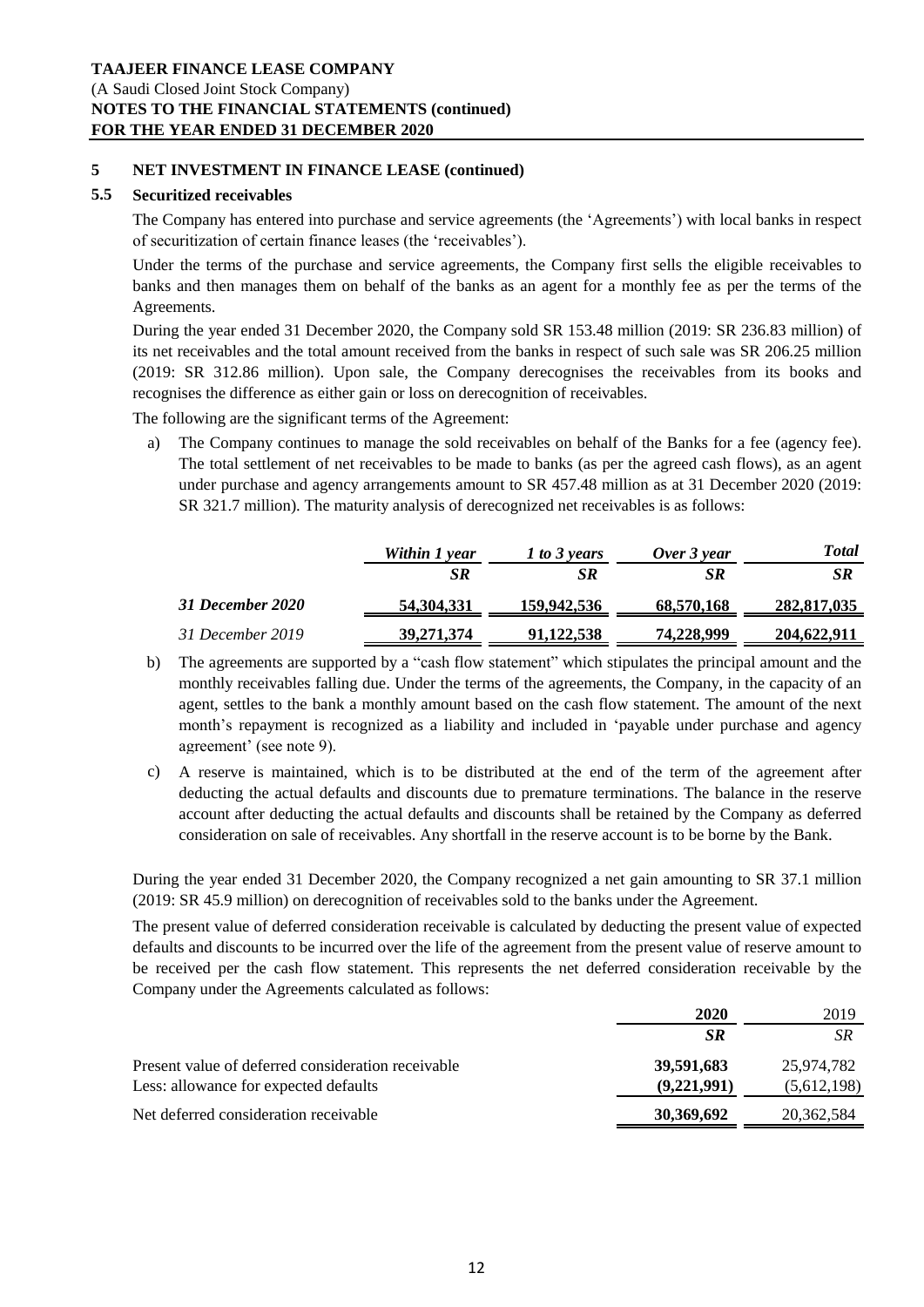## **5 NET INVESTMENT IN FINANCE LEASE (continued)**

## **5.5 Securitized receivables (continued)**

The Company's net servicing assets and related liabilities are calculated separately for each agreement by calculating the present value of servicing assets, as per the terms of the agreement and by estimating the present value of servicing liability and related provisions. The net amount is classified as a net servicing asset or a net servicing liability on the statement of financial position. This has been presented as follows:

|                                            | 2020           | 2019         |
|--------------------------------------------|----------------|--------------|
|                                            | SR             | <b>SR</b>    |
| Present value of servicing asset           | 14,789,769     | 9,714,404.00 |
| Less: Present value of servicing liability | (33, 468, 785) | (25,216,983) |
| Net servicing liability                    | (18,679,016)   | (15,502,579) |

The present value of net deferred consideration receivable and the present value of net servicing liability is calculated by using a discount rate ranging from 4.95% to 7.58% (2019: 6.09% to 7.58%).

# **6 INVESTMENT DESIGNATED AT FVTOCI**

It represents the capital contribution in the Saudi Finance Leasing Contract Registry Company "SIJIL" established under article 12 of the implementation regulations of the finance companies control law. It requires all finance companies operating in the Kingdom of Saudi Arabia to establish a joint stock company, after the approval of SAMA, for the purpose of establishing a database of finance lease contracts and enabling secure access to the data in the contracts register. The Company can only sell this investment with prior approval of SAMA.

The Company subscribed 2.38% of paid up capital amounting to SR 892,850 on 14 December 2017 (corresponding to 26 Rabi I 1439H). The management believe that the cost approximate the fair value.

The at fair value of the investment is classified under level 3 of the fair value hierarchy.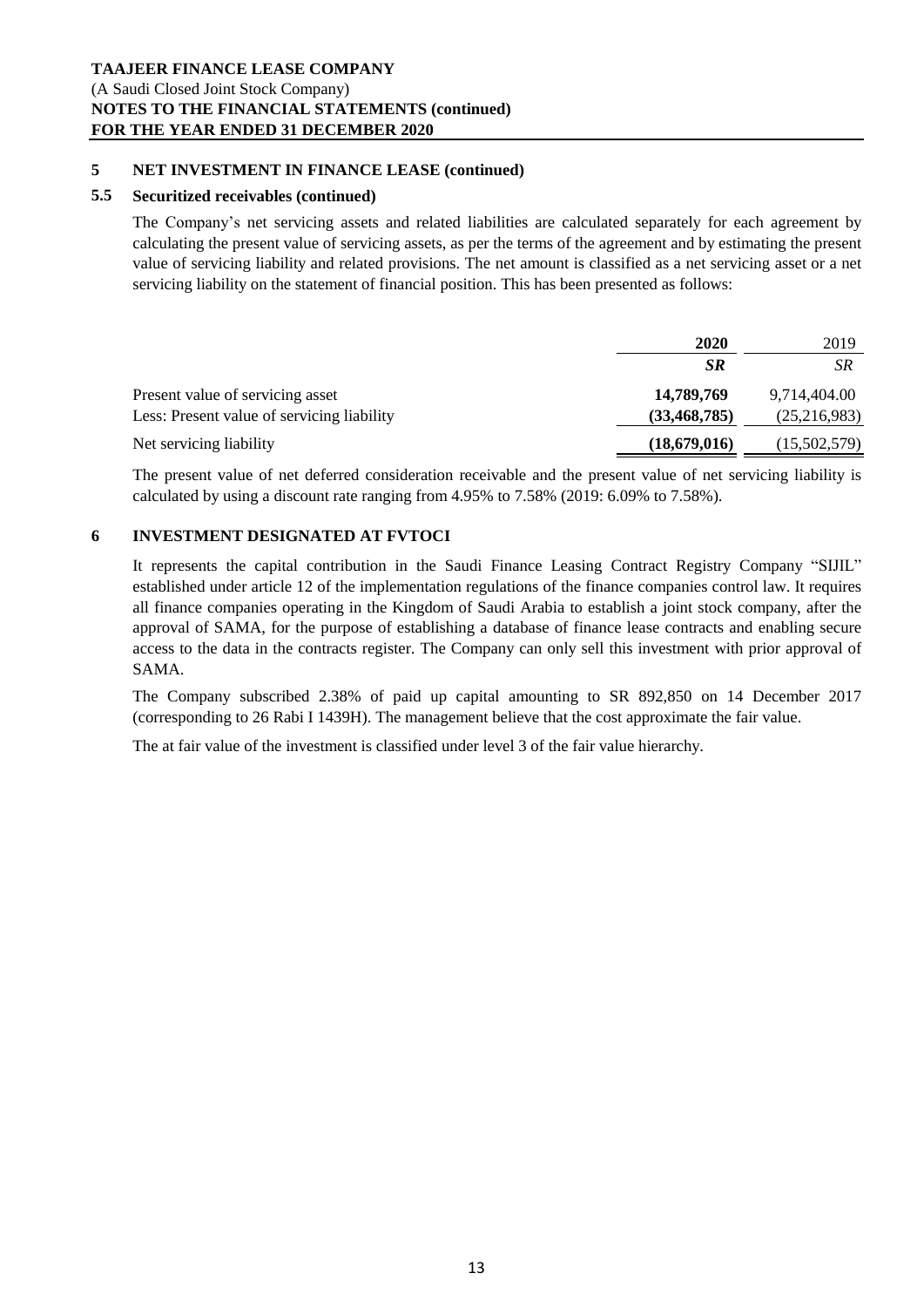## **TAAJEER FINANCE LEASE COMPANY**

(A Saudi Closed Joint Stock Company)

# **NOTES TO THE FINANCIAL STATEMENTS (continued) FOR THE YEAR ENDED 31 DECEMBER 2020**

# **7 PROPERTY AND EQUIPMENT**

|                                  | <b>Leasehold</b><br>improvement | <b>Furniture &amp;</b><br>fixture | <b>Computer</b><br>equipment | <b>Office</b><br>equipment | <b>Total</b> |
|----------------------------------|---------------------------------|-----------------------------------|------------------------------|----------------------------|--------------|
|                                  | <b>SR</b>                       | SR                                | <b>SR</b>                    | SR                         | SR           |
| Cost:                            |                                 |                                   |                              |                            |              |
| At 1 January 2019                | 884,541                         | 748,691                           | 751,899                      | 183,652                    | 2,568,783    |
| <b>Additions</b>                 | 210,397                         | 108,670                           | 2,422,899                    | 69,992                     | 2,811,958    |
| At 31 December 2019              | 1,094,938                       | 857,361                           | 3,174,798                    | 253,644                    | 5,380,741    |
| <b>Additions</b>                 | 17,683                          | 93,554                            | 1,073,090                    | 285,725                    | 1,470,052    |
| At 31 December                   |                                 |                                   |                              |                            |              |
| 2020                             | 1,112,621                       | 950,915                           | 4,247,888                    | 539,369                    | 6,850,793    |
|                                  |                                 |                                   |                              |                            |              |
| <b>Accumulated depreciation:</b> |                                 |                                   |                              |                            |              |
| At 1 January 2019                | 155,582                         | 94,360                            | 236,925                      | 24,288                     | 511,155      |
| Charge for the year              | 273,735                         | 83,397                            | 586,708                      | 33,996                     | 977,836      |
| At 31 December 2019              | 429,317                         | 177,757                           | 823,633                      | 58,284                     | 1,488,991    |
| Charge for the year              | 271,963                         | 92,525                            | 758,384                      | 72,493                     | 1,195,365    |
| At 31 December                   |                                 |                                   |                              |                            |              |
| 2020                             | 701,280                         | 270,282                           | 1,582,017                    | 130,777                    | 2,684,356    |
| <b>Net book values:</b>          |                                 |                                   |                              |                            |              |
| 31 December 2020                 | 411,341                         | 680,633                           | 2,665,871                    | 408,592                    | 4,166,437    |
| 31 December 2019                 | 665,621                         | 679,604                           | 2,351,165                    | 195,360                    | 3,891,750    |
|                                  |                                 |                                   |                              |                            |              |

# **8 INTANGIBLES**

|                                  | 2020      | 2019      |
|----------------------------------|-----------|-----------|
|                                  | <b>SR</b> | <b>SR</b> |
| Cost:                            |           |           |
| At 1 January                     | 6,286,864 | 5,208,811 |
| <b>Additions</b>                 | 94,000    | 1,078,053 |
| At 31 December                   | 6,380,864 | 6,286,864 |
| <b>Accumulated amortization:</b> |           |           |
| At 1 January                     | 2,405,513 | 1,584,393 |
| Charge for the year              | 900,361   | 821,120   |
| At 31 December                   | 3,305,874 | 2,405,513 |
| Net book value                   | 3,074,990 | 3,881,351 |
|                                  |           |           |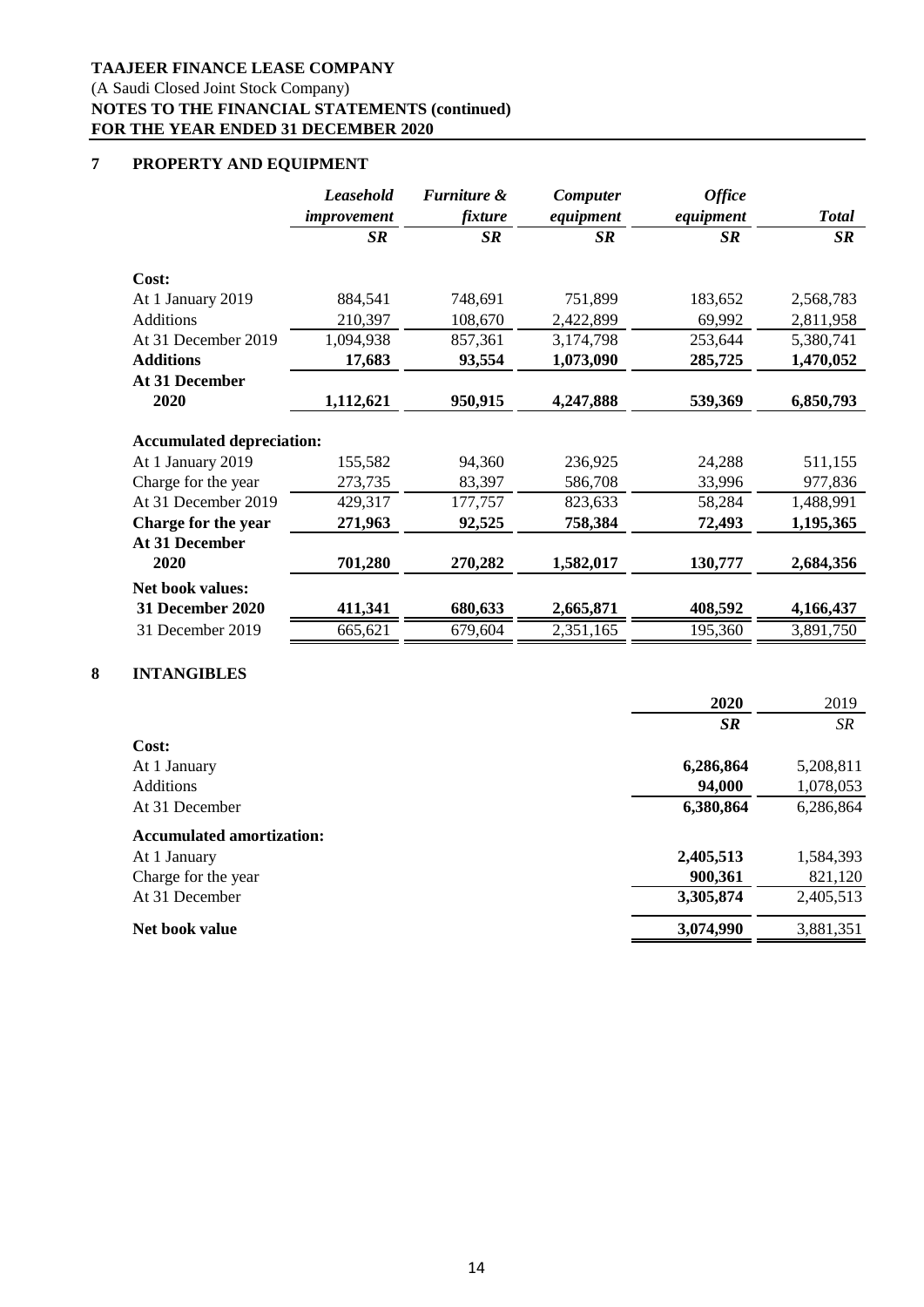## **9 TRADE PAYABLES**

|                                                      | 2020        | 2019       |
|------------------------------------------------------|-------------|------------|
|                                                      | <b>SR</b>   | <b>SR</b>  |
| Payables to suppliers of vehicles                    | 66,336,484  | 60,844,412 |
| Payable under purchase and agency agreement (Note 4) | 48,294,455  | 20,412,594 |
| Accrued expenses                                     | 8,497,045   | 6,032,509  |
| Advance from customers                               | 4,832,335   | 3,409,295  |
| Other payables                                       | 6,502,550   | 2,620,761  |
|                                                      | 134,462,869 | 93,319,571 |

## **10 ZAKAT PAYABLE**

## **Basis for Zakat:**

The Company is subject to the Regulations of the General Authority of Zakat and Tax (GAZT) in the Kingdom of Saudi Arabia. Up to 31 December 2018 following previous regulations, no provision for zakat was made in the financial statements of the Company and any Zakat of the Company was being considered in the books of the Ultimate Parent.

On 7 Rajab 1440H, corresponding to 14 March 2019, new Zakat regulations were issued. The new regulations specified new basis for calculating Zakat for financing institutions and required them to file their Zakat separately from non-financing institutions. Accordingly, the Company started recognizing zakat charges from 1 January 2019.

Zakat charged to the statement of profit or loss:

|                                                   | 2020        | 2019       |
|---------------------------------------------------|-------------|------------|
|                                                   | <b>SR</b>   | SR.        |
| Current zakat charges                             | 4,783,246   | 4,212,709  |
| Adjustments in respect of zakat of previous years |             | 492,375    |
|                                                   | 4,783,246   | 4,705,084  |
| The movement in the zakat payable is as follows:  |             |            |
|                                                   | 2020        | 2019       |
|                                                   | <b>SR</b>   | SR.        |
| At 1 January                                      | 4,212,709   |            |
| Charge for the year                               | 4,783,246   | 4,705,084  |
| Payments                                          | (4,343,612) | (492, 375) |
| 31 December                                       | 4,652,343   | 4,212,709  |

#### **Status of certificates and assessments:**

In accordance with the final zakat settlement agreement with the General Authority of Zakat and Tax (GAZT), Taajeer Finance has settled the zakat liability agreed and finalized the years up to 2018. The zakat return for the year 2019 is still under review by GAZT.

The GAZT has performed a review assessment of Taajeer's VAT return for the month of January 2019 claiming for additional VAT liability along with related penalty amounting to SR 1.2 million. The Company has filed an appeal against the GAZT assessment and management expect a favourable outcome.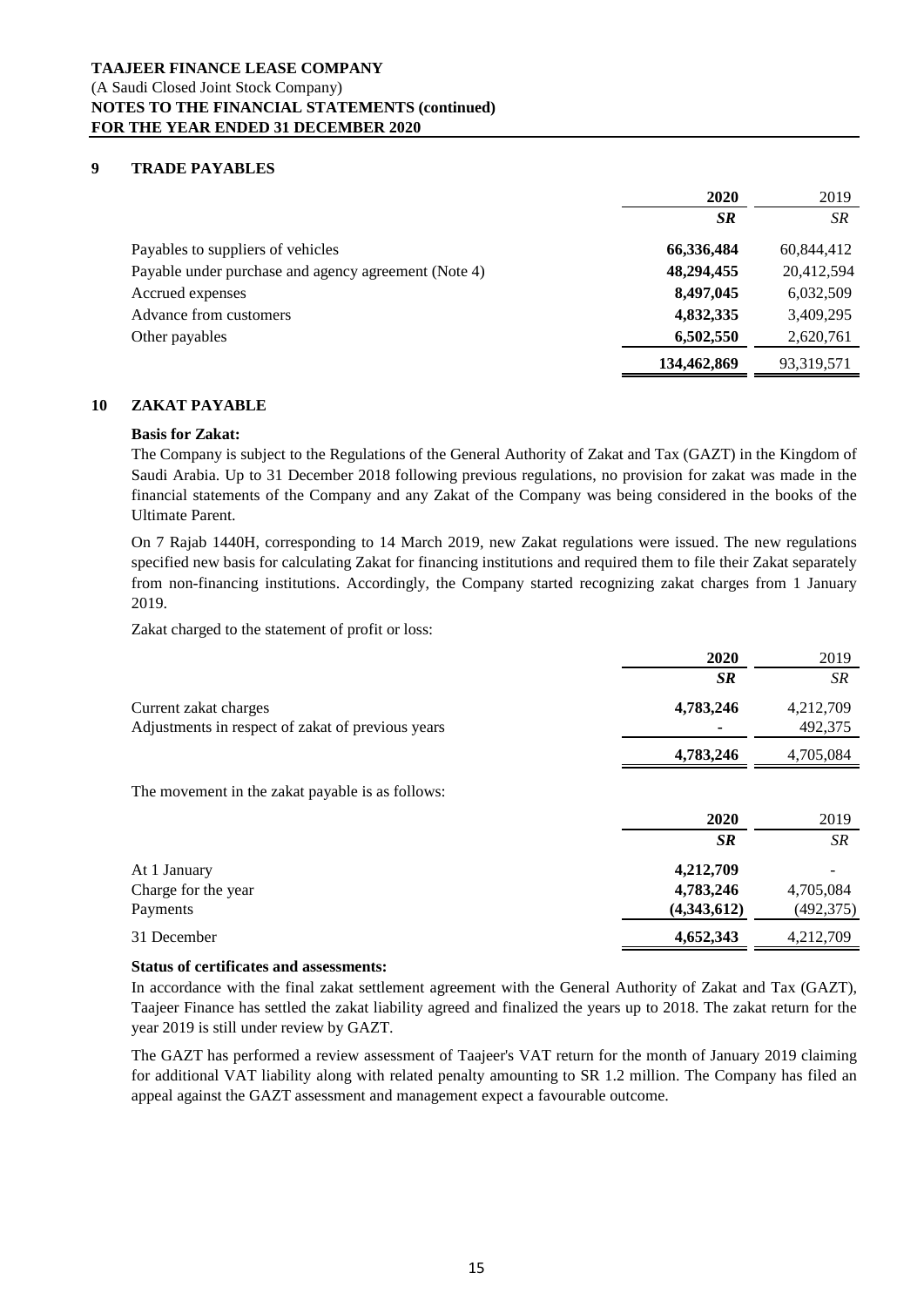## **TAAJEER FINANCE LEASE COMPANY** (A Saudi Closed Joint Stock Company) **NOTES TO THE FINANCIAL STATEMENTS (continued) FOR THE YEAR ENDED 31 DECEMBER 2020**

## **11 LONG-TERM LOANS**

The long-term loans comprise the following:

|                                         | 2020        | 2019          |
|-----------------------------------------|-------------|---------------|
|                                         | <b>SR</b>   | SR            |
| Commercial loans (see note (a) below)   | 276,073,508 | 186, 177, 905 |
| Governmental loans (see note (b) below) | 47,745,851  | 16,468,910    |
|                                         | 323,819,359 | 202,646,815   |

#### **a) Commercial loans**

Commercial loans were obtained from local financial institutions to finance working capital requirements. These loans carry commercial profit rate. The loans are guaranteed with corporate guarantees and assignment of net investments in finance lease.

#### **b) Governmental loan**

The Company has obtained loans at below-market rate of interest from governmental bodies under a scheme to support small and medium sized entities. The Company recognized the loan initially at its fair value using a discount factor of 5% - 5.14% and recognized an unearned government grant being the difference between the amount received and the fair value of the loan. The Company earns the government grant on its utilization of funds obtained from the governmental bodies to finance small and medium sized entities on a pro-rata basis.

## **12 CAPITAL MANAGEMENT**

For the purpose of capital management, capital includes capital, statutory reserve and all other equity reserves attributable to the shareholders of the Company. The primary objective of capital management is to maximise the shareholder value.

The Company manages its capital structure and makes adjustments in light of changes in economic conditions. To maintain or adjust the capital structure, the Company may adjust the dividend payment to shareholders, increase equity financing or debt financing.

## **13 EMPLOYEE TERMINATION BENEFITS**

The movement in the provision for employees' termination benefits, a defined benefit plan, during the year is as follows:

|                                                    | 2020      | 2019       |
|----------------------------------------------------|-----------|------------|
|                                                    | <b>SR</b> | SR         |
| 1 January                                          | 1,559,794 | 920,952    |
| Expense charged to profit or loss                  | 766,066   | 599,176    |
| Actuarial remeasurement charged to OCI             | 219,547   | 157,890    |
| Payments                                           | (62, 528) | (118, 224) |
| 31 December                                        | 2,482,879 | 1,559,794  |
| The expense charged to profit or loss comprise of: |           |            |
|                                                    | 2020      | 2019       |
|                                                    | <b>SR</b> | SR.        |
| Current service cost                               | 727,774   | 567,601    |
| Interest cost                                      | 38,292    | 31,575     |
| Cost recognized in profit or loss                  | 766,066   | 599,176    |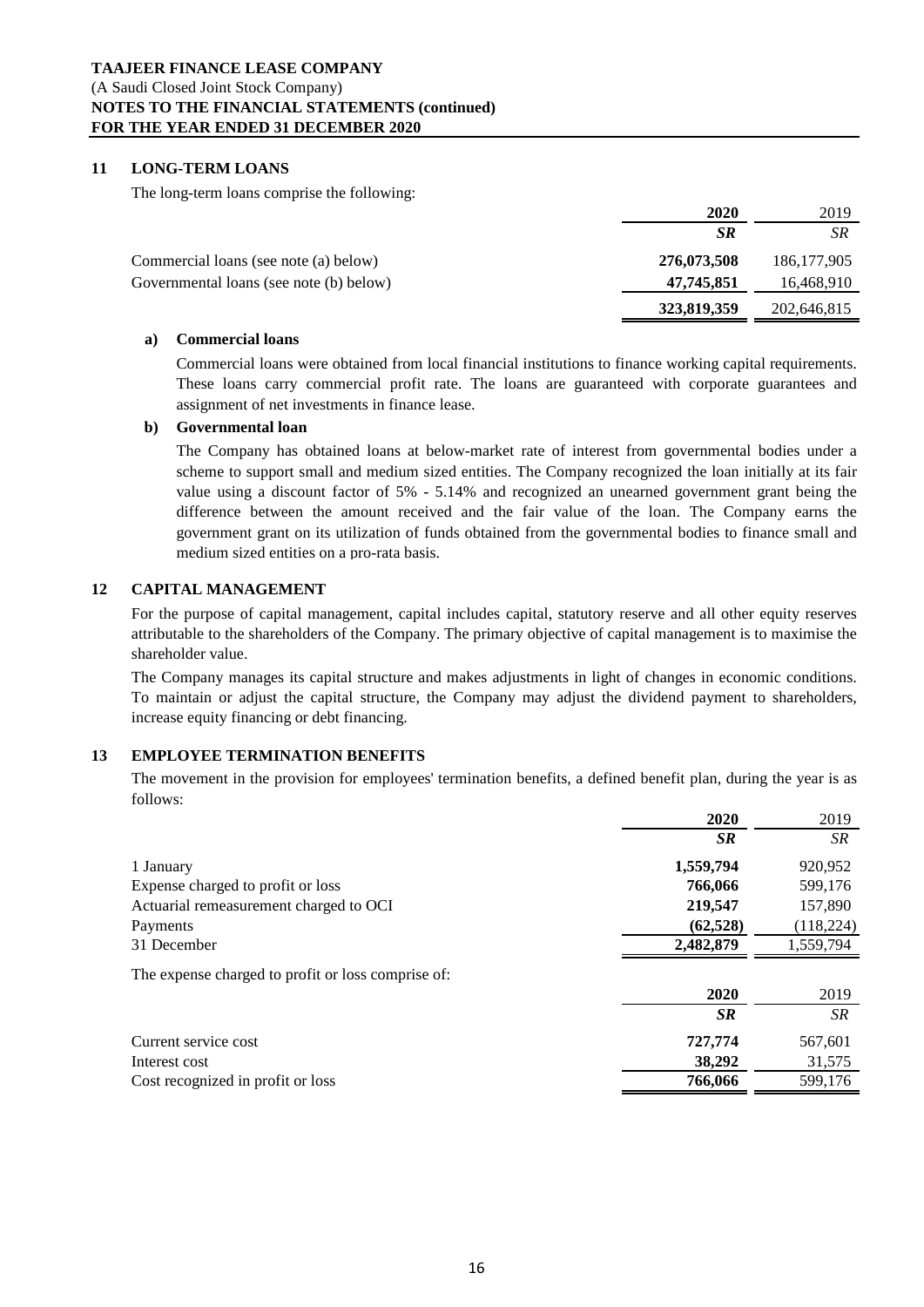#### **13 EMPLOYEE TERMINATION BENEFITS (continued)**

| <b>Significant actuarial assumptions</b>                                   | As at 31 December                       |                            |
|----------------------------------------------------------------------------|-----------------------------------------|----------------------------|
|                                                                            | 2020                                    | 2019                       |
| Discount factor used<br>Salary increase rate<br>Rates of employee turnover | $2.00\%$<br>$3.00\%$<br><b>Moderate</b> | 2.50%<br>4.00%<br>Moderate |

## **Sensitivity analysis of key actuarial assumptions are as follows:**

|                    | 2020          |           | 2019   |           |
|--------------------|---------------|-----------|--------|-----------|
|                    | $\frac{0}{0}$ | <b>SR</b> | $\%$   | <b>SR</b> |
| Discount rate      |               |           |        |           |
| Increase           | $+1\%$        | 2,328,703 | $+1\%$ | 1,475,745 |
| Decrease           | $-1\%$        | 2,656,640 | $-1\%$ | 1,652,901 |
| Salary growth rate |               |           |        |           |
| Increase           | $+1\%$        | 2,656,640 | $+1\%$ | 1,651,488 |
| Decrease           | $-1\%$        | 2,328,703 | $-1\%$ | 1,475,353 |

## **14 SHARE CAPITAL**

The capital of the Company as at 31 December 2020 comprised 20,000,000 shares stated at SR 10 per share (2019: the same). The shareholders of the Company as at 31 December 2020 and 2019 and their respective shareholding is as follows:

|                                                              | 2020        | 2019        |
|--------------------------------------------------------------|-------------|-------------|
|                                                              | <b>SR</b>   | SR.         |
| Al Ahdaf Al Mumaizah Company Limited                         | 192,000,000 | 192,000,000 |
| Taajeer Gulf Company Limited                                 | 2,000,000   | 2,000,000   |
| Taajeer Global Company Limited                               | 2,000,000   | 2,000,000   |
| Taajeer International Company Limited                        | 2,000,000   | 2,000,000   |
| Taajeer National Company for Auto Maintenance and Integrated |             |             |
| Service Limited                                              | 2,000,000   | 2,000,000   |
|                                                              | 200,000,000 | 200,000,000 |
|                                                              |             |             |
|                                                              |             |             |

# **15 FINANCE INCOME**

|                      | 2020       | 2019       |
|----------------------|------------|------------|
|                      | <b>SR</b>  | SR         |
| Income from Ijarah   | 46,755,144 | 37,549,885 |
| Income from Murabaha | 38,886     | 1,019,951  |
|                      | 46,794,030 | 38,569,836 |

It represents income earned on investment in finance lease at the profit rate implicit in the lease determined at the inception of the contract.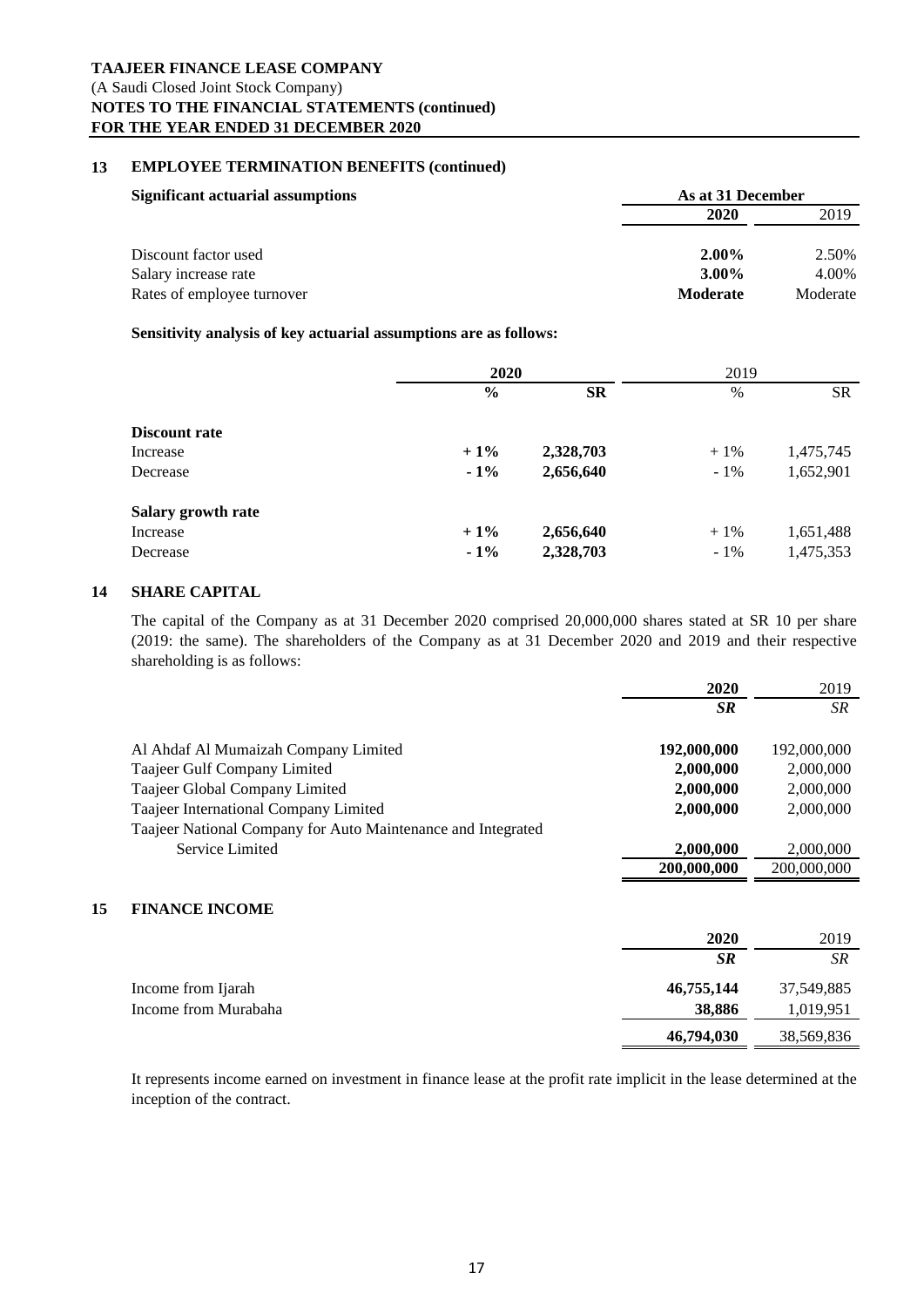# **TAAJEER FINANCE LEASE COMPANY** (A Saudi Closed Joint Stock Company) **NOTES TO THE FINANCIAL STATEMENTS (continued) FOR THE YEAR ENDED 31 DECEMBER 2020**

## **16 OTHER OPERATING INCOME**

|    |                                                | 2020       | 2019        |
|----|------------------------------------------------|------------|-------------|
|    |                                                | $S_{R}$    | <b>SR</b>   |
|    | Administrative fee income                      | 5,635,467  | 5,480,885   |
|    | Insurance reimbursed/(paid), net               | 3,897,964  | 4,445,994   |
|    | Rebate on purchase of vehicles                 | 6,221,297  | 2,494,373   |
|    | Gain on restructuring of Government loan       | 775,278    |             |
|    | Other                                          | 1,811,298  | 1,486,479   |
|    |                                                | 18,341,304 | 13,907,731  |
| 17 | <b>SELLING AND MARKETING EXPENSES</b>          |            |             |
|    |                                                | 2020       | 2019        |
|    |                                                | $S_{R}$    | ${\cal SR}$ |
|    | Employee benefits                              | 5,494,095  | 5,299,354   |
|    | Salesmen's commission                          | 6,479,872  | 4,675,391   |
|    | Rent for short-term leases                     | 1,213,382  | 1,206,601   |
|    | Collection and incentives expense              | 1,130,836  | 461,230     |
|    | Advertisement                                  | 2,186,775  | 1,482,244   |
|    |                                                | 16,504,960 | 13,124,820  |
| 18 | <b>GENERAL AND ADMINISTRATIVE EXPENSES</b>     |            |             |
|    |                                                | 2020       | 2019        |
|    |                                                | $S_{R}$    | <b>SR</b>   |
|    | Employee benefits                              | 14,862,700 | 13,294,923  |
|    | Provision on closed contracts (see note below) | 3,258,202  | 4,099,740   |
|    | Professional charges                           | 2,386,722  | 1,134,477   |
|    | Depreciation and amortization                  | 2,095,726  | 1,798,956   |
|    | Rent for short-term leases                     | 492,057    | 504,003     |
|    | Communication                                  | 536,213    | 427,909     |
|    | Collection and incentives expense              | 1,448,348  | 694,600     |
|    | Other                                          | 5,605,214  | 3,328,142   |
|    |                                                | 30,685,182 | 25,282,750  |

#### **19 EMPLOYEE BENEFITS, DEPRECIATION, AMORTISATION, AND RENT INCLUDED IN THE STATEMENT OF COMPREHENSIVE INCOME**

|                                                  | 2020       | 2019       |
|--------------------------------------------------|------------|------------|
|                                                  | <b>SR</b>  | <b>SR</b>  |
| Included in selling and marketing expenses:      |            |            |
| <b>Employee benefits</b>                         | 5,494,095  | 5,299,354  |
| Depreciation                                     |            |            |
| Amortisation                                     |            |            |
| Rent                                             | 1,213,382  | 1,206,601  |
| Included in general and administrative expenses: |            |            |
| Employee benefits                                | 14,862,700 | 13,294,923 |
| Depreciation                                     | 1,195,365  | 977,836    |
| Amortisation                                     | 900,361    | 821,120    |
| Rent                                             | 492,057    | 504,003    |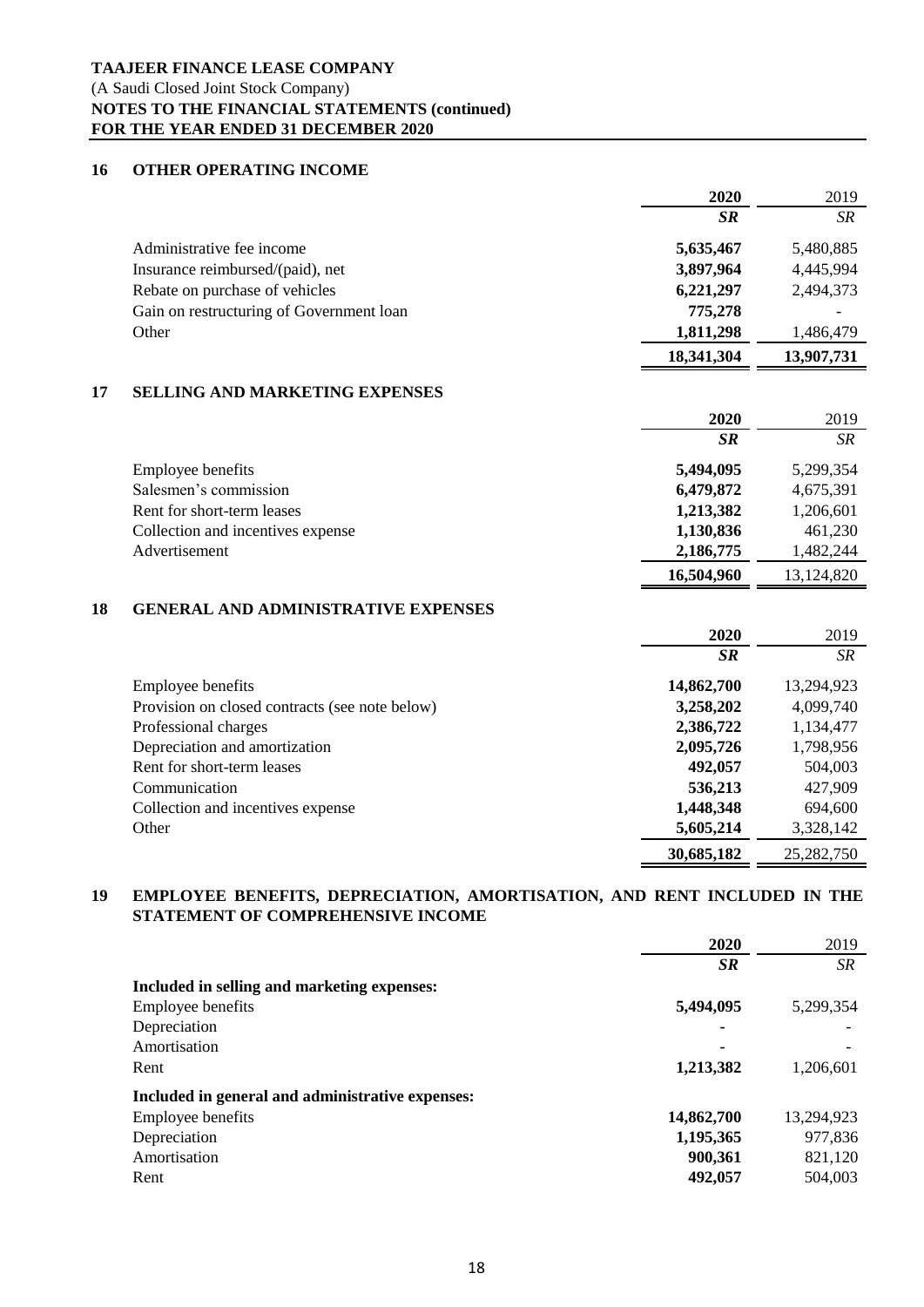## **20 RELATED PARTY DISCLOSURES**

The following table provides the total amount of material transactions that have been entered into with related parties:

| <b>Related party</b>                           | <b>Nature of transaction</b>                            | 2020        | 2019       |
|------------------------------------------------|---------------------------------------------------------|-------------|------------|
|                                                |                                                         | <b>SR</b>   | <b>SR</b>  |
| <b>Ultimate Parent</b>                         | Purchase of Vehicles                                    | 11,700,389  | 31,845,640 |
|                                                | Collection from Company's customers                     |             | 43,792,487 |
| Sister companies                               | <b>Purchase of Vehicles</b>                             | 124,711,692 | 83,598,566 |
|                                                | <b>Interest on Short Term Loans</b>                     | 224,989     | 906,123    |
|                                                | Vehicle maintenace                                      | 672,091     | 1,696,266  |
|                                                | Debt collection Services                                | 1,017,634   | 1,544,479  |
| Key employee                                   | Finance lease                                           |             | 320,818    |
|                                                | Due to related parties comprise of the following:       |             |            |
|                                                |                                                         | 2020        | 2019       |
|                                                |                                                         | SR          | SR         |
| Taajeer International Company Limited          | Taajeer National Company for Maintenance and Integrated | 7,993,428   | 25,263,631 |
| <b>Services</b>                                |                                                         | 531,007     | 2,264,701  |
| Taajeer Group                                  |                                                         | 11,060,968  | 890,333    |
| Awaed Arabia                                   |                                                         | 331,333     | 141,807    |
|                                                |                                                         | 19,916,736  | 28,560,472 |
|                                                | Compensation of key management personnel of the Company |             |            |
|                                                |                                                         | 2020        | 2019       |
|                                                |                                                         | $S_{R}$     | SR         |
| Short term employee benefits                   |                                                         | 3,711,251   | 3,066,300  |
| <b>Termination benefits</b>                    |                                                         | 559,005     | 378,157    |
| Total compensation of key management personnel |                                                         | 4,270,256   | 3,444,457  |

## **21 COMMITMENTS AND CONTINGENCIES**

As at 31 December 2020, the Company had no contingent liabilities and commitments.

## **22 FAIR VALUES AND RISK MANAGEMENT OF FINANCIAL INSTRUMENTS**

#### **22.1 Fair value measurements of financial instruments**

As at 31 December 2020, apart from the investments which are carried at fair value (note 5), there are no other financial instruments held by the Company that are measured at fair value.

## **22.2 Risk Management of Financial Instruments**

The Company's activities expose it to a variety of financial risks, credit risk, liquidity risk and market price risk.

#### **Credit Risk:**

Credit risk is the risk that one party to financial instruments will fail to discharge an obligation and cause the other party to incur a financial loss. The Company is exposed to credit risk on the financial assets as follows.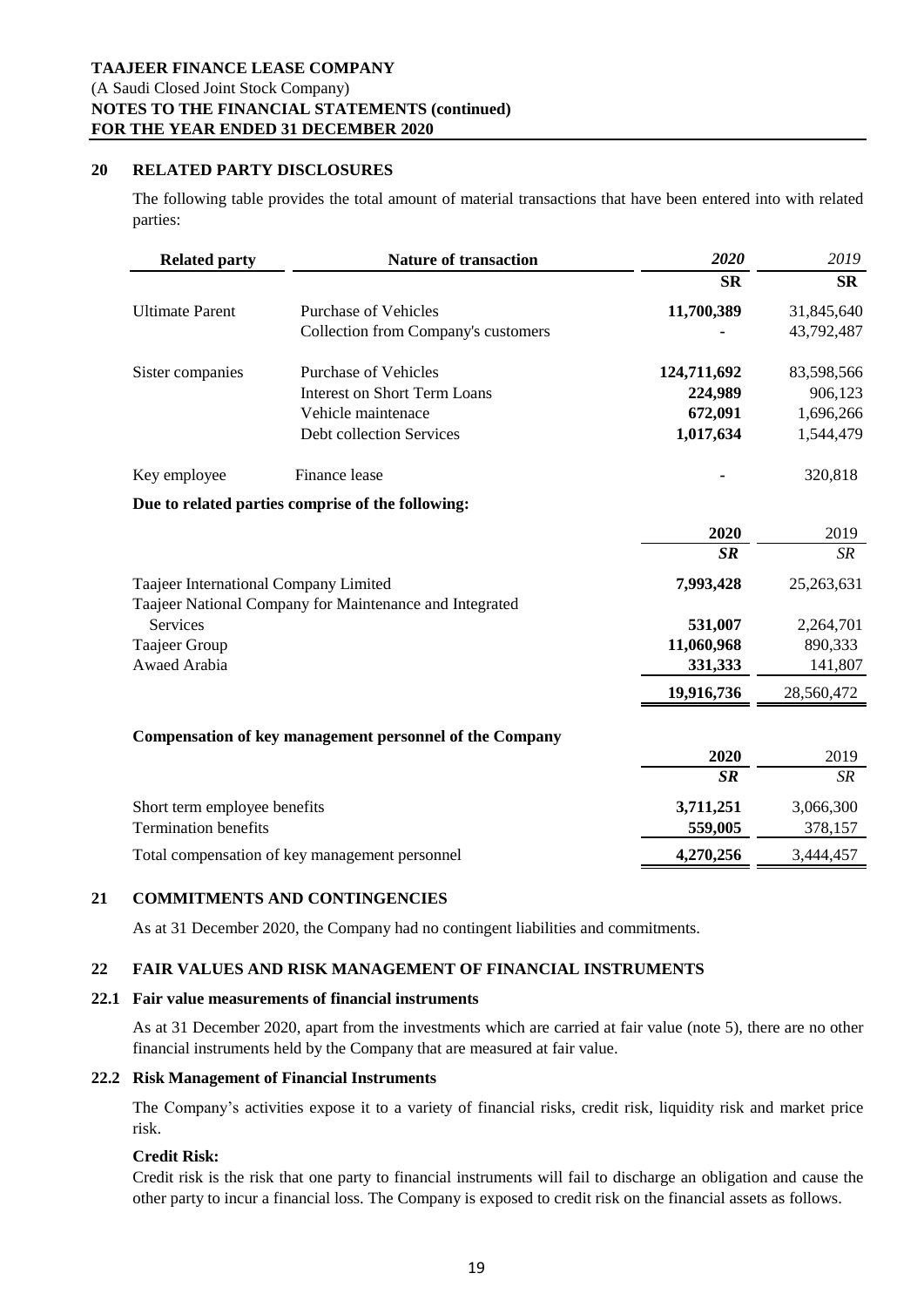#### **22 FAIR VALUES AND RISK MANAGEMENT OF FINANCIAL INSTRUMENTS (continued)**

## **22.2 Risk Management of Financial Instruments (continued)**

#### **Credit Risk (continued):**

|                                       | 2020        | 2019        |
|---------------------------------------|-------------|-------------|
|                                       | <b>SR</b>   | <b>SR</b>   |
| Net investment in finance lease       | 551,879,930 | 422,668,096 |
| Net deferred consideration receivable | 30,369,692  | 20,362,584  |
| Receivables against insurance claims  | 2,972,106   | 2,437,135   |
| <b>Bank balances</b>                  | 124,411,290 | 96,029,812  |
|                                       | 709,633,018 | 541,497,627 |

The carrying amount of financial assets represents the maximum credit exposure.

The above balances except for net investment in finance lease are maintained with Banks and Insurance Companies with sound credit ratings.

#### *a) Credit quality analysis*

The following table sets out information about the credit quality of net investment in finance lease measured at amortized cost as at 31 December 2020 and 2019:

|                                                  | <b>31 December 2020</b> |            |            |              |
|--------------------------------------------------|-------------------------|------------|------------|--------------|
|                                                  | <b>Stage 1</b>          | Stage 2    | Stage 3    | <b>Total</b> |
|                                                  | <b>SR</b>               | <b>SR</b>  | <b>SR</b>  | <b>SR</b>    |
| <b>Description</b>                               |                         |            |            |              |
| Net carrying amount before                       |                         |            |            |              |
| Expected credit loss                             | 467,702,015             | 77,420,955 | 43,608,889 | 588,731,859  |
| Expected credit loss                             | 2,360,626               | 2,537,989  | 31,953,314 | 36,851,929   |
|                                                  | 31 December 2019        |            |            |              |
|                                                  | Stage 1                 | Stage 2    | Stage 3    | Total        |
|                                                  | <b>SR</b>               | <b>SR</b>  | <b>SR</b>  | SR           |
| <b>Description</b><br>Net carrying amount before |                         |            |            |              |
| Expected credit loss                             | 348, 675, 723           | 30,586,900 | 72,655,835 | 451,918,458  |
| Expected credit loss                             | 5,117,904               | 2,218,992  | 21,913,466 | 29,250,362   |

#### *b) Amounts arising from ECL - significant increase in credit risk*

When determining whether the risk of default on a financial instrument has increased significantly since initial recognition, the Company considers reasonable and supportable information that is relevant and available without undue cost or effort. This includes both quantitative and qualitative information and analysis, based on the Company's historical experience and expert credit assessment and including forward-looking information. The objective of the assessment is to identify whether a significant increase in credit risk has occurred for an exposure based on approved stages of criteria.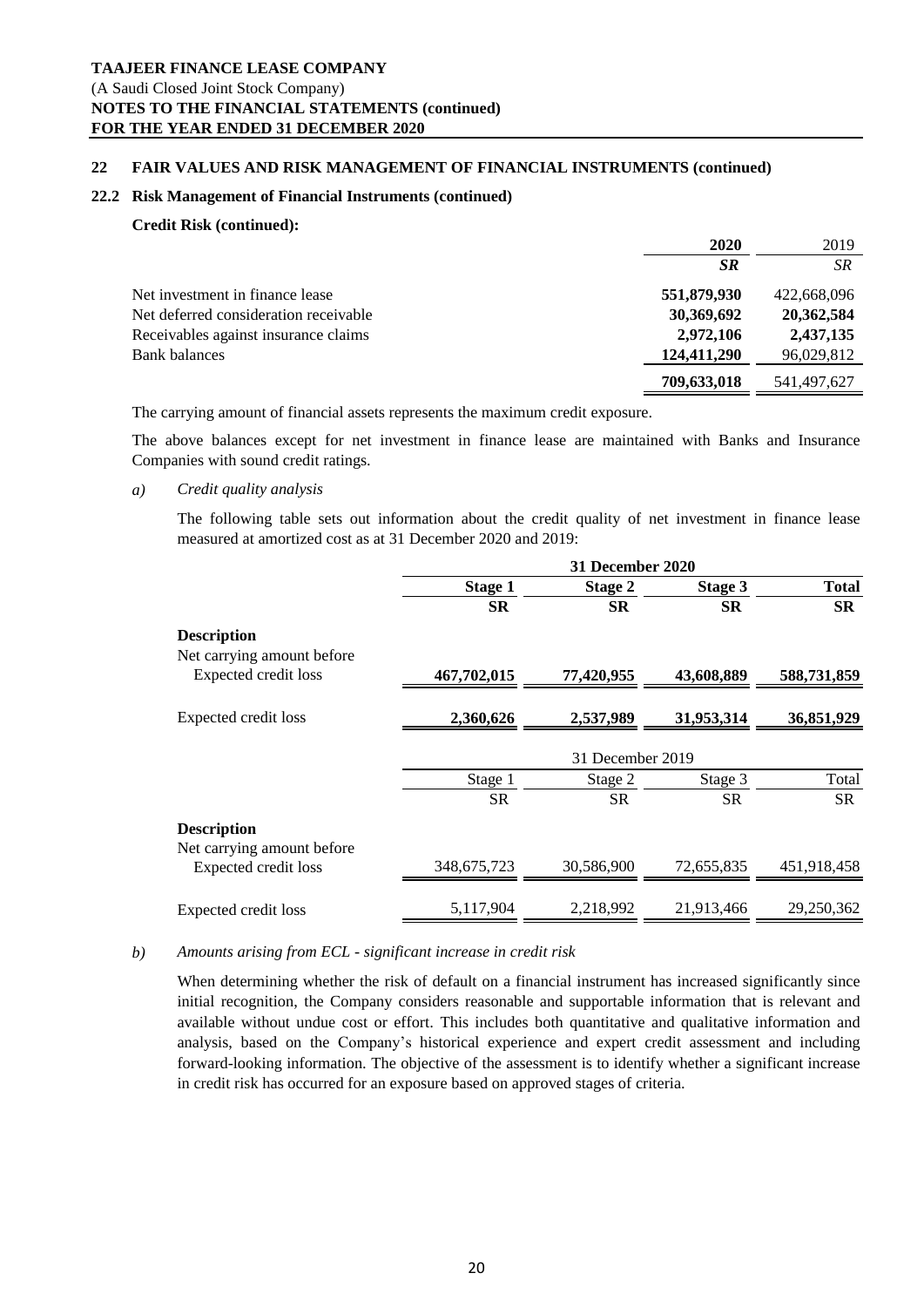## **22 FAIR VALUES AND RISK MANAGEMENT OF FINANCIAL INSTRUMENTS (continued)**

#### **22.2 Risk Management of Financial Instruments (continued)**

#### **Credit Risk (continued):**

#### **Credit risk grades**

The Company allocates each exposure to a credit risk grade based on a variety of data that is determined to be predictive of the risk of default and applying experienced credit judgment. Credit risk grades are defined using qualitative and quantitative factors that are indicative of risk of default. These factors vary depending on the nature of the exposure and the type of borrower.

Credit risk grades are defined and calibrated such that the risk of default occurring increases exponentially as the credit risk deteriorates so, for example, the difference in risk of default between credit risk grades 1 and 2 is smaller than the difference between credit risk grades 2 and 3.

## *a) Generating the term structure of PD*

Credit risk grades are a primary input into the determination of the term structure of PD for exposures. The Company collects performance and default information about its credit risk exposures analyzed by type of product and borrower as well as by credit risk grading.

The Company employs statistical models to analyze the data collected and generate estimates of the remaining lifetime PD of exposures and how these are expected to change as a result of the passage of time.

This analysis includes the identification and calibration of relationships between changes in default rates and macro- economic factors including GDP growth, benchmark profit rates, unemployment etc. For exposures to specific industries and/or regions, the analysis may extend to relevant commodity and/or real estate prices.

Based on external actual and forecast information, the Company formulates a 'base case' view of the future direction of relevant economic variables as well as a representative range of other possible forecast scenarios (see discussion below on incorporation of forward-looking information). The Company then uses these forecasts to adjust its estimates of PDs.

## *b) Determining whether the credit risk has increased significantly*

The criteria for determining whether credit risk has increased significantly include quantitative changes in PDs and qualitative factors, including a backstop based on delinquency.

The credit risk of a particular exposure is deemed to have increased significantly since initial recognition, which is determined under basis of Company's staging criteria.

Using its expert credit judgment and, where possible, relevant historical experience, the Company may determine that an exposure has undergone a significant increase in credit risk based on particular qualitative indicators that it considers are indicative of such and whose effect may not otherwise be fully reflected in its quantitative analysis on a timely basis.

As a backstop, the Company considers that a significant increase in credit risk occurs no later than when an asset is more than 90 days past due. Days past due are determined by counting the number of days since the earliest elapsed due date in respect of which full payment has not been received. Due dates are determined without considering any grace period that might be available to the borrower.

The Company monitors the effectiveness of the criteria used to identify significant increases in credit risk by regular reviews to confirm that:

- the criteria are capable of identifying significant increases in credit risk before an exposure is in default;
- the criteria do not align with the point in time when an asset becomes 90 days past due; and.
- there is no unwarranted volatility in loss allowance from transfers between 12-month PD (stage 1) and lifetime PD (stage 2 and 3).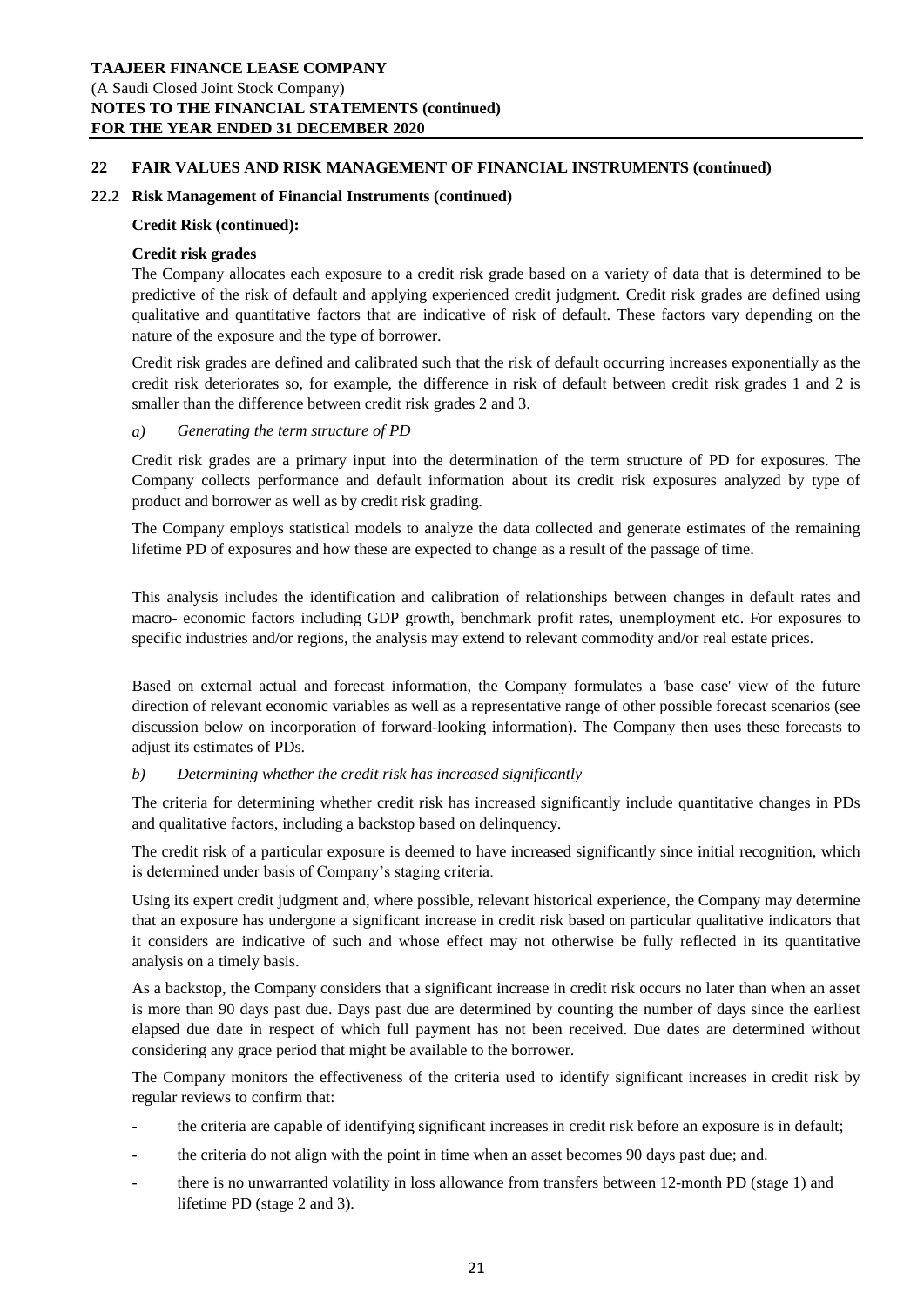#### **22 FAIR VALUES AND RISK MANAGEMENT OF FINANCIAL INSTRUMENTS (continued)**

## **22.2 Risk Management of Financial Instruments (continued)**

#### **Credit Risk (continued):**

## *c) Modified financial assets*

The contractual terms of a financing may be modified for a number of reasons, including changing market conditions, customer retention and other factors not related to a current or potential credit deterioration of the customer. An existing financing whose terms have been modified may be derecognized and the renegotiated financing recognized as a new financing at fair value in accordance with the accounting policy.

When the terms of a financial asset are modified and the modification does not result in de-recognition, the determination of whether the asset's credit risk has increased significantly is completed on the basis of the approved staging criteria.

The Company renegotiates finance lease receivables to customers in financial difficulties (referred to as 'forbearance activities') to maximize collection opportunities and minimize the risk of default. Under the Company's policy, Finance lease receivables forbearance is granted on a selective basis if the debtor is currently in default on its debt or if there is a high risk of default, there is evidence that the debtor made all reasonable efforts to pay under the original contractual terms and the debtor is expected to be able to meet the revised terms.

The revised terms usually include extending the maturity, changing the timing of profit payments and amending the terms of leasing and instalments covenants. The lease portfolio is subject to the forbearance policy.

## *d) Definition of 'Default'*

A default is considered to have occurred with regard to a particular obligor when either or both of the two following events have taken place:

- *-* The obligor is past due for more than 90 days on any material credit obligations to the Company including principal instalments and accrued profit payments.
- *-* The Company considers that the obligor is unlikely to pay its credit obligations to the Company in full or partial, without recourse by the Company to actions such as realizing security (if any).
- *e) Incorporation of forward looking information*

The Company incorporates forward-looking information into both its assessment of whether the credit risk of an instrument has increased significantly since its initial recognition and its measurement of ECL. Based on advice from the external actual and forecast information, the Company formulates a 'base case' view of the future direction of relevant economic variables as well as a representative range of other possible forecast scenarios. This process involves developing two or more additional economic scenarios and considering the relative probabilities of each outcome. External information includes economic data and forecasts published by governmental bodies and monetary authorities in the Kingdom of Saudi Arabia and selected private sector and academic forecasters.

The Company has identified and documented key drivers of credit risk and credit losses for each portfolio of financial instruments and, using an analysis of historical data, has estimated relationships between macroeconomic variables and credit risk and credit losses.

## *f) Measurement of ECL*

The key inputs into the measurement of ECL are the term structure of the following parameters. These parameters are generally derived from internally developed statistical models and other historical data. They are adjusted to reflect forward-looking information as described above.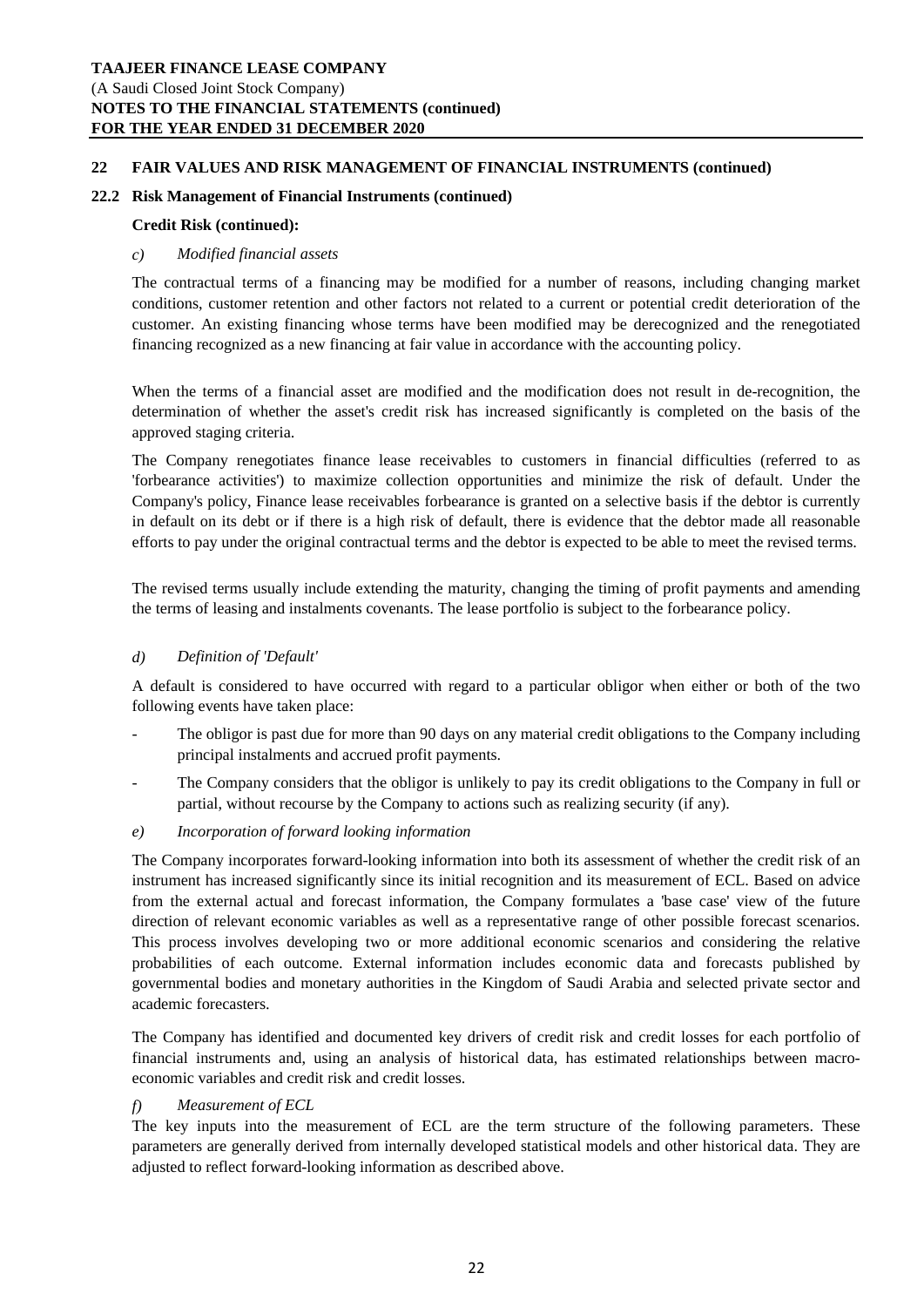# **22.2 Risk Management of Financial Instruments (continued) Credit Risk (continued):**

## *f) Measurement of ECL (continued)*

PD estimates are estimates at a certain date, which are calculated, based on models and assessed using tools tailored to the various categories of counterparties and exposures. These statistical models are based on internally and externally compiled data comprising both quantitative and qualitative factors. Where it is available, market data may also be used to derive the PD for large corporate counterparties. If a counterparty or exposure migrates between ratings classes, then this will lead to a change in the estimate of the associated PD. PDs are estimated considering the contractual maturities of exposures and estimated prepayment rates.

LGD is the magnitude of the likely loss if there is a default. The Company estimates LGD parameters based on the history of recovery rates of claims against defaulted counterparties. The LGD models consider the recoveries and costs incurred in the process to arrive at the estimates.

EAD represents the expected exposure in the event of a default. The Company derives the EAD from the current exposure to the counterparty and potential changes to the current amount allowed under the contract including amortization. The EAD of a financial asset is its net carrying amount before ECL.

## **Liquidity Risk:**

Liquidity risk is the risk that an enterprise will encounter difficulty in raising funds to meet commitments associated with financial instruments. Liquidity risk may result from the inability to sell a financial asset quickly at an amount close to its fair value. Following are the contractual maturities at the end of the reporting period of financial liabilities.

|                              | 31 December 2020 |               |               |              |
|------------------------------|------------------|---------------|---------------|--------------|
|                              | <b>Carrying</b>  | Less than 1   |               |              |
|                              | amount           | year          | 1 to 3 years  | Over 3 years |
|                              | <b>SR</b>        | <b>SR</b>     | <b>SR</b>     | <b>SR</b>    |
| <b>Financial Liabilities</b> |                  |               |               |              |
| Trade payables               | 134,462,869      | 134,462,869   |               |              |
| Due to related parties       | 19,916,736       | 19,916,736    |               |              |
| Long-term loans              | 323,819,359      | 145, 477, 518 | 162, 313, 223 | 16,028,618   |
|                              | 478,198,964      | 299,857,123   | 162,313,223   | 16,028,618   |
|                              | 31 December 2019 |               |               |              |
|                              | Carrying         | Less than 1   |               |              |
|                              | amount           | year          | 1 to 3 years  | Over 3 years |
|                              | <b>SR</b>        | <b>SR</b>     | <b>SR</b>     | SR           |
| <b>Financial liabilities</b> |                  |               |               |              |
| Trade payables               | 93,319,571       | 93,319,571    |               |              |
| Due to related parties       | 28,560,472       | 28,560,472    |               |              |
| Long-term loans              | 202,646,815      | 80,041,347    | 105,118,422   | 17,487,046   |
|                              | 324,526,858      | 201,921,390   | 105,118,422   | 17,487,046   |

Liquidity risk is managed by monitoring on a regular basis that sufficient funds and credit facilities are available to meet the Company's future commitments.

## **Market Risk:**

Market price risk is the risk that value of a financial instrument will fluctuate as a result of changes in market prices, such as interest rates, and will affect the Company's profit or the value of its holdings of financial instruments. The objective of market risk management is to manage and control market risk exposures within acceptable parameters, while optimizing the return.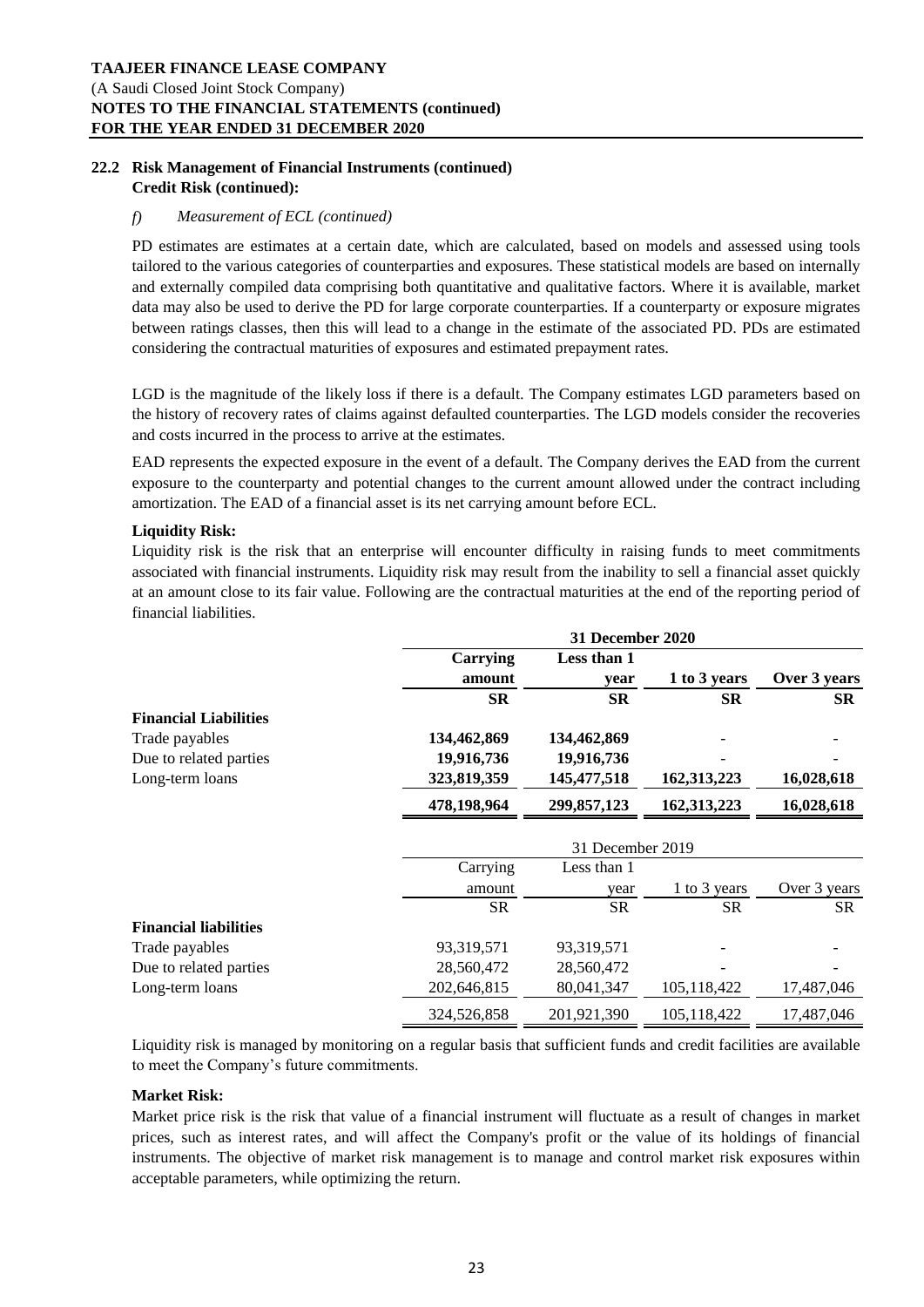## **22.2 Risk Management of Financial Instruments (continued)**

#### **Currency Risk:**

Currency risk is the risk that the value of financial instruments will fluctuate due to changes in foreign exchange rates. Currency risk arises when future commercial transactions and recognized assets and liabilities are denominated in a currency that's not the Company's currency. The Company exposure to foreign currency risk is primarily limited to transactions in United State Dollars ("USD"). The Company's management believes that their exposure to currency risk associated with USD is limited as the Company's currency is pegged to USD. The fluctuation in exchange rates against other currencies is monitored on a continuous basis.

## **Interest Rate Risk**

Interest rate risk is the exposure associated with the effect of fluctuations in the prevailing interest rates on the Company's financial position and cash flows. Variable rate financial liabilities as at 31 December 2020 amounted to SR 323,819,359 (2019: SR 202,646,815).

## **Share Price Risk**

The Company's investments in equity instruments of other companies are subject to market price risk arising from uncertainty about the future values of such investments.

As at 31 December 2020, the Company's investments in equity instruments of other companies which are recorded at fair value was SR 892,850 (2019: SR 892,850). Therefore, share price risk is not significant to the Company.

## **23 SIGNIFICANT ACCOUNTING POLICIES**

The following are the significant accounting policies applied by the Company in preparing its financial statements:

#### **FAIR VALUE MEASUREMENT**

The Company measures financial instruments, such as investment in equity instruments, at fair value at each reporting date.

Fair value is the price that would be received to sell an asset or paid to transfer a liability in an orderly transaction between market participants at the measurement date. The fair value measurement is based on the presumption that the transaction to sell the asset or transfer the liability takes place either:

- **-** In the principal market for the asset or liability; or
- **-** In the absence of a principal market, in the most advantageous market for the asset or liability

The principal or the most advantageous market must be accessible by the Company.

The fair value of an asset or a liability is measured using the assumptions that market participants would use when pricing the asset or liability, assuming that market participants act in their economic best interest.

A fair value measurement of a non-financial asset takes into account a market participant's ability to generate economic benefits from the asset's highest and best use or by selling it to another market participant that would utilize the asset in its highest and best use.

The Company uses valuation techniques that are appropriate in the circumstances and for which sufficient data are available to measure fair value, maximizing the use of relevant observable inputs and minimizing the use of unobservable inputs.

All assets and liabilities for which fair value is measured or disclosed in the financial statements are categorized within the fair value hierarchy. This is described, as follows, based on the lowest level input that is significant to the fair value measurement as a whole:

- **-** Level 1: Quoted (unadjusted) market prices in active markets for identical assets or liabilities
- **-** Level 2: Valuation techniques for which the lowest level input that is significant to the fair value measurement is directly or indirectly observable
- **-** Level 3: Valuation techniques for which the lowest level input that is significant to the fair value measurement is unobservable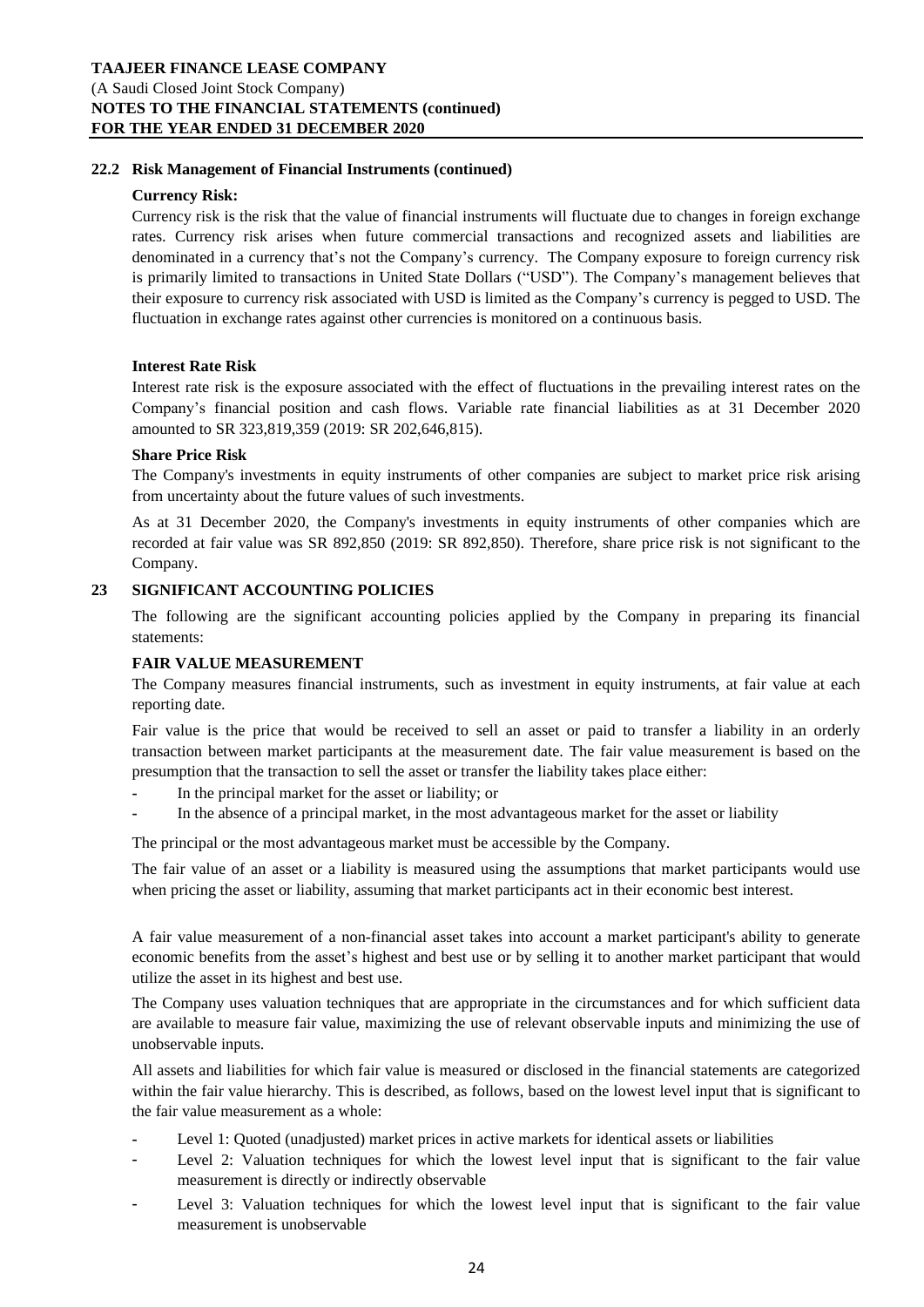#### **FAIR VALUE MEASUREMENT (continued)**

For assets and liabilities that are recognized in the financial statements at fair value on a recurring basis, the Company determines whether transfers have occurred between levels in the hierarchy by re-assessing categorization (based on the lowest level input that is significant to the fair value measurement as a whole) at the end of each reporting period.

#### **FOREIGN CURRENCIES**

#### *Transactions and balances*

Transactions in foreign currencies are initially recorded by the Company at the spot rate ruling at the date the transaction first qualifies for recognition. Monetary assets and liabilities denominated in foreign currencies are retranslated at the spot rate of exchange ruling at the reporting date. Differences arising on settlement or translation of monetary items are recognized in profit or loss.

Non-monetary items that are measured in terms of historical cost in a foreign currency are translated using the exchange rates as at the dates of the initial transactions. Non-monetary items measured at fair value in a foreign currency are translated using the exchange rates at the date when the fair value is determined. The gain or loss arising on translation of non-monetary items measured at fair value is treated in line with the recognition of gain or loss on change in fair value in the item (i.e., the translation differences on items whose fair value gain or loss is recognized in OCI or profit or loss are also recognized in OCI or profit or loss, respectively).

## **PROPERTY AND EQUIPMENT**

Property and equipment are stated at cost, net of accumulated depreciation and/or accumulated impairment losses, if any. When significant parts of property and equipment are required to be replaced at intervals, the Company recognizes such parts as individual assets with specific useful lives and depreciates them accordingly. Repair and maintenance costs are recognized in profit or loss as incurred.

Depreciation is calculated on a straight-line basis over the estimated useful lives of the assets as follows:

- **-** Leasehold improvements 4 years
- **-** Furniture and fixtures 10 years
- **-** Office equipment 7 years
- **-** Computer equipment 3 years

An item of property and equipment is derecognized upon disposal or when no future economic benefits are expected from its use or disposal. Any gain or loss arising on derecognition of the asset (calculated as the difference between the net disposal proceeds and the carrying amount of the asset) is included in the statement of profit or loss when the asset is derecognized.

The residual values, useful lives and methods of depreciation of property and equipment are reviewed at each financial year end and adjusted prospectively, if appropriate.

#### **INTANGIBLE ASSETS**

Intangible assets acquired separately are measured on initial recognition at cost. Following initial recognition, intangible assets are carried at cost less accumulated amortization and accumulated impairment losses, if any. Internally generated intangible assets are not capitalized and expenditure is recognized in the statement of profit or loss when it is incurred.

The useful lives of intangible assets are assessed as either finite or indefinite.

Intangible assets with finite lives are amortized over their useful economic lives and assessed for impairment whenever there is an indication that the intangible asset may be impaired. The amortization period and the amortization method for an intangible asset with a finite useful life are reviewed at least at the end of each reporting period. Changes in the expected useful life or the expected pattern of consumption of future economic benefits embodied in the asset are accounted for by changing the amortization period or method, as appropriate, and are treated as changes in accounting estimates. The amortization expense on intangible assets with finite lives is recognized in the statement of profit or loss in the expense category consistent with the function of the intangible assets.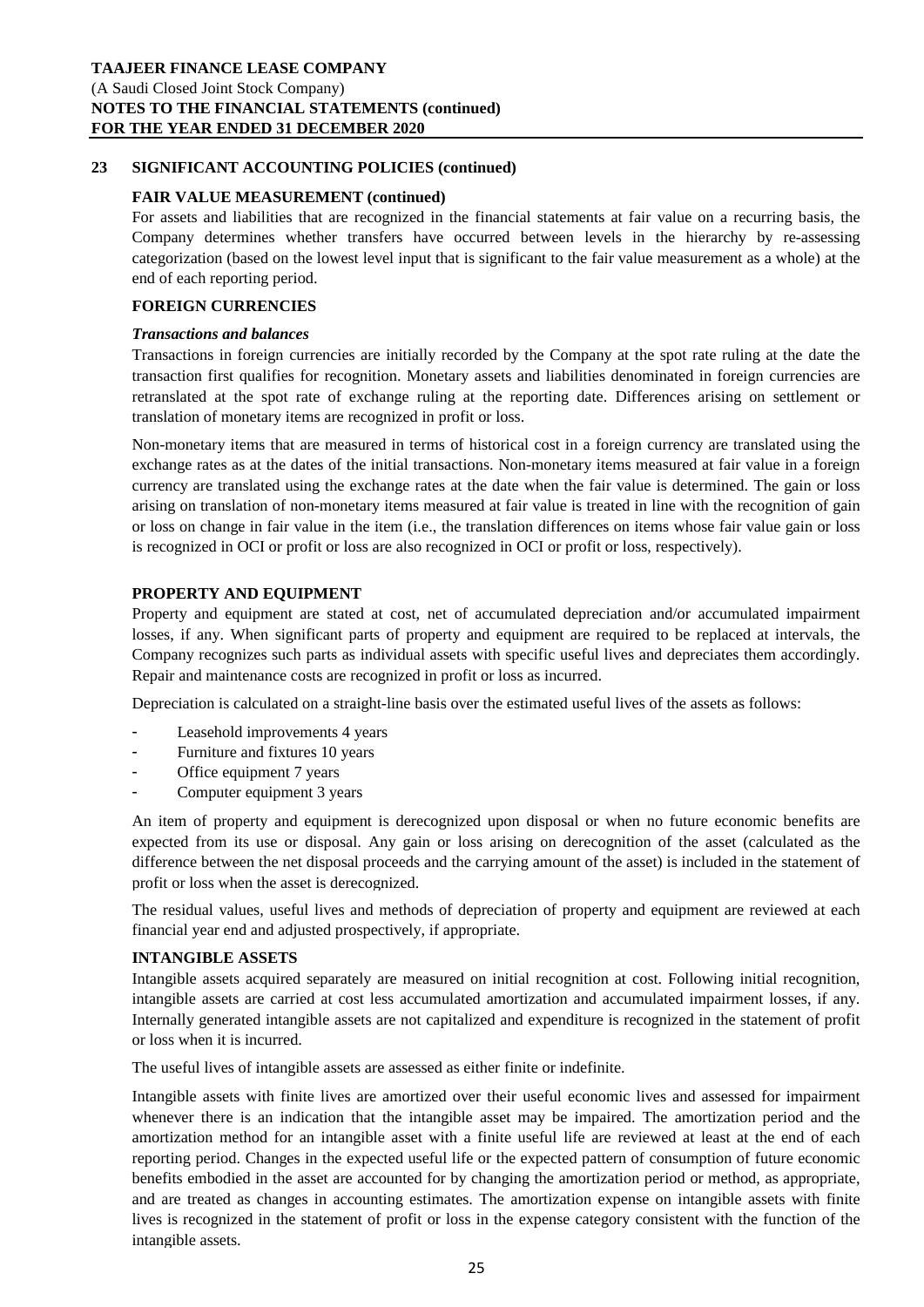## **INTANGIBLE ASSETS (continued)**

Intangible assets with indefinite useful lives are not amortized, but are tested for impairment annually, either individually or at the CGU (Cash Generating Unit) level. The assessment of indefinite life is reviewed annually to determine whether the indefinite life continues to be supportable. If not, the change in useful life from indefinite to finite is made on a prospective basis.

Gains or losses arising from derecognition of an intangible asset are measured as the difference between the net disposal proceeds and the carrying amount of the asset and are recognized in the statement of profit or loss when the asset is derecognized.

## **VEHICLE AVAILABLE FOR SALE**

Vehicles available for lease represents vehicles repossessed on termination of lease contracts and are stated at the net realizable value. Net realizable value represents the estimated selling price of the vehicles less the costs necessary to make the sale. Any impairment loss arising as a result of carrying these assets at their net realizable values is charged to profit or loss.

## **LEASES**

The determination of whether an arrangement is, or contains, a lease is decided at the inception date. An arrangement is, or contains, a lease if it grants the right to control a particular asset or assets for a period of time in exchange for compensation.

#### *Company as a lessee*

#### A- Right-of-use assets

The Company recognizes right-of-use assets at the commencement date of the lease (i.e., the date the underlying asset is available for use). Right-of-use assets are measured at cost, less any accumulated depreciation and impairment losses, and adjusted for any remeasurement of lease liabilities. The cost of right-of-use assets includes the amount of lease liabilities recognized, initial direct costs incurred, and lease payments made at or before the commencement date less any lease incentives received. The recognized right-of-use assets are depreciated on a straight-line basis over its estimated useful life.

#### B- Lease liabilities

At the commencement date of the lease, the Company recognizes lease liabilities measured at the present value of lease payments to be made over the lease term. The lease payments include fixed payments (including insubstance fixed payments) less any lease incentives receivable, variable lease payments that depend on an index or a rate, and amounts expected to be paid under residual value guarantees. The lease payments include the exercise price of a purchase option reasonably certain to be exercised by the Company and payments of penalties for terminating a lease, if the lease term reflects the Company exercising the option to terminate. The variable lease payments that do not depend on an index or a rate are recognized as expense in the period on which the event or condition that triggers the payment occurs.

In calculating the present value of lease payments, the Company uses the incremental borrowing rate at the lease commencement date if the interest rate implicit in the lease is not readily determinable. After the commencement date, the amount of lease liabilities is increased to reflect the accretion of interest and reduced for the lease payments made. In addition, the carrying amount of lease liabilities is remeasured if there is a modification, a change in the lease term, a change in the in-substance fixed lease payments or a change in the assessment to purchase the underlying asset.

#### C- Short-term leases and leases of low-value assets

Short-term leases are leases with a lease term of 12 months or less. Low value assets are items that do not meet the Company's capitalization threshold and are considered to be insignificant for the statement of financial position for the Company as a whole. Payments for short-term leases and leases of low value assets are recognized on a straight-line basis in the statement of profit or loss.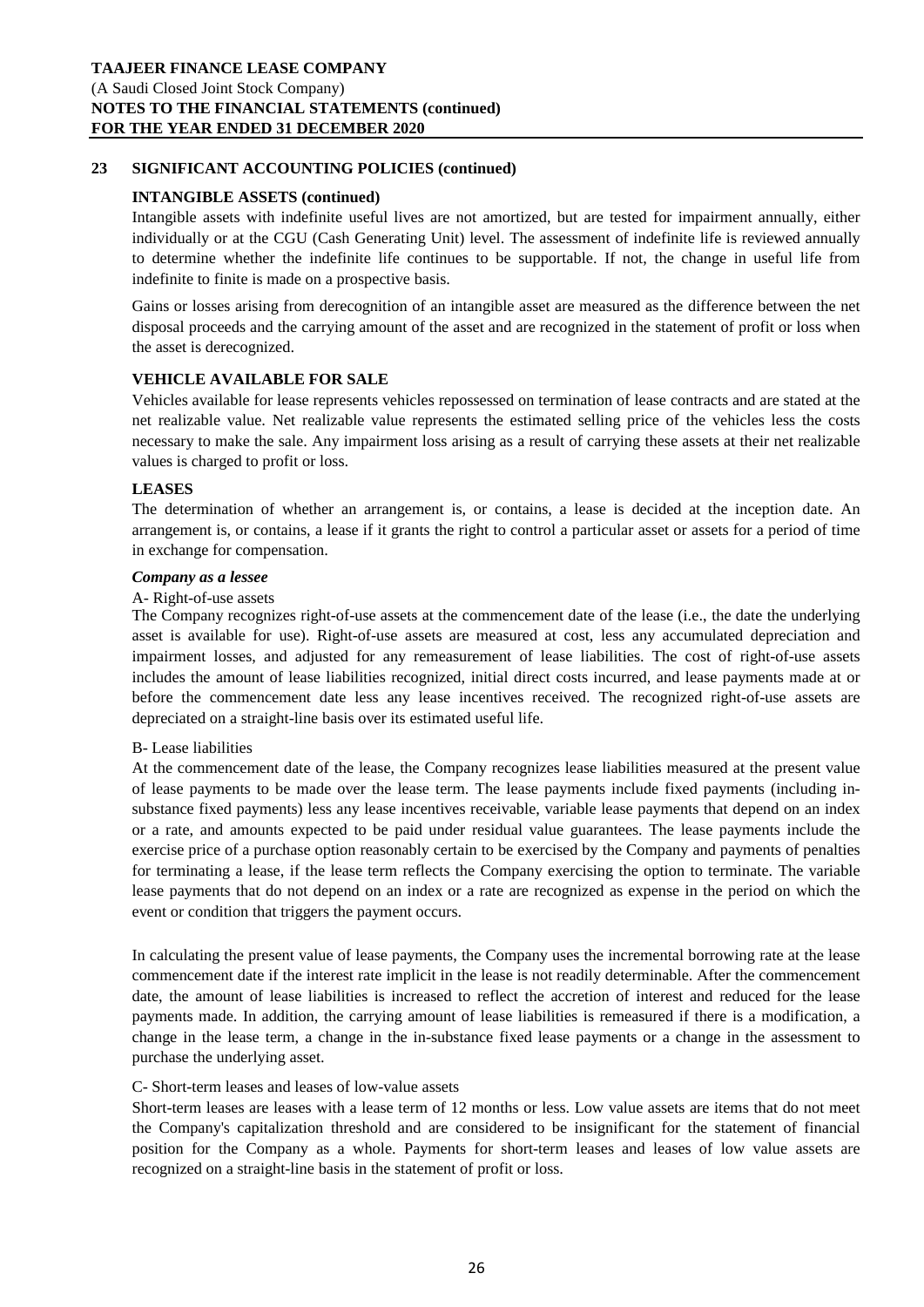#### *Company as a lessor*

Leases where the Company substantially transfers all risks and rewards of ownership are classified as finance leases. The finance lease is recognized at net investment value which represents the present value of gross lease payments discounted at profit rate implicit in the lease. The difference between the gross investment and the net investment is recognized as unearned finance income and unearned insurance income.

Leases where the Company does not substantially transfer all risks and rewards of ownership are classified as operating leases. Initial direct costs incurred in negotiating and arranging an operating lease are added to the carrying amount of the leased asset and recognized over the lease term on the same bases as rental income. Contingent rents are recognized as revenue once they are earned.

#### **IMPAIRMENT OF NON-FINANCIAL ASSETS**

The Company assesses at each reporting date whether there is an indication that an asset may be impaired. If any indication exists, or when annual impairment testing for an asset is required, the Company estimates the asset's recoverable amount. An asset's recoverable amount is the higher of an asset's or CGU's fair value less costs of disposal and its value in use. It is determined for an individual asset, unless the asset does not generate cash inflows that are largely independent of those from other assets or Company's of assets. Where the carrying amount of an asset or CGU exceeds its recoverable amount, the asset is considered impaired and is written down to its recoverable amount.

In assessing value in use, the estimated future cash flows are discounted to their present value using a pre-tax discount rate that reflects current market assessments of the time value of money and the risks specific to the asset. In determining fair value less costs of disposal, recent market transactions are taken into account. If no such transactions can be identified, an appropriate valuation model is used. These calculations are corroborated by valuation multiples or other available fair value indicators.

The Company bases its impairment calculation on detailed budgets and forecasts which are prepared separately for each of the Company's CGU to which the individual assets are allocated. These budgets and forecast calculations are generally covering a period of five years. A long-term growth rate is calculated and applied to project future cash flows after the fifth year.

Impairment losses of continuing operations are recognized in the statement of profit or loss in those expense categories consistent with the function of the impaired asset. Non-financial assets other than goodwill that suffered an impairment are reviewed for possible reversal of the impairment at each reporting date. Such reversal is recognized in the statement of profit or loss.

#### **FINANCIAL ASSETS**

#### *Initial recognition and measurement*

Financial assets are classified, at initial recognition, as subsequently measured at amortized cost, fair value

All financial assets are recognized initially at fair value plus, in the case of assets not at fair value through profit or loss, transaction costs that are attributable to the acquisition of the financial asset. through other comprehensive income (OCI), and fair value through profit or loss.

#### *Subsequent measurement*

The subsequent measurement of financial assets depends on their classification as described below:

#### **Financial assets at amortized cost**

After initial measurement, financial assets at amortized cost are measured using the effective interest (EIR) method and are subject to impairment. Gains and losses are recognized in the statement of profit or loss when the asset is derecognized, modified or impaired.

#### **Debt instruments at fair value through OCI**

For debt instruments at fair value through OCI, interest income, foreign exchange revaluation and impairment losses or reversals are recognized in the statement of profit or loss and computed in the same manner as for financial assets measured at amortized cost. The remaining fair value changes are recognized in OCI. Upon derecognition, the cumulative fair value change recognized in OCI is recycled to profit or loss.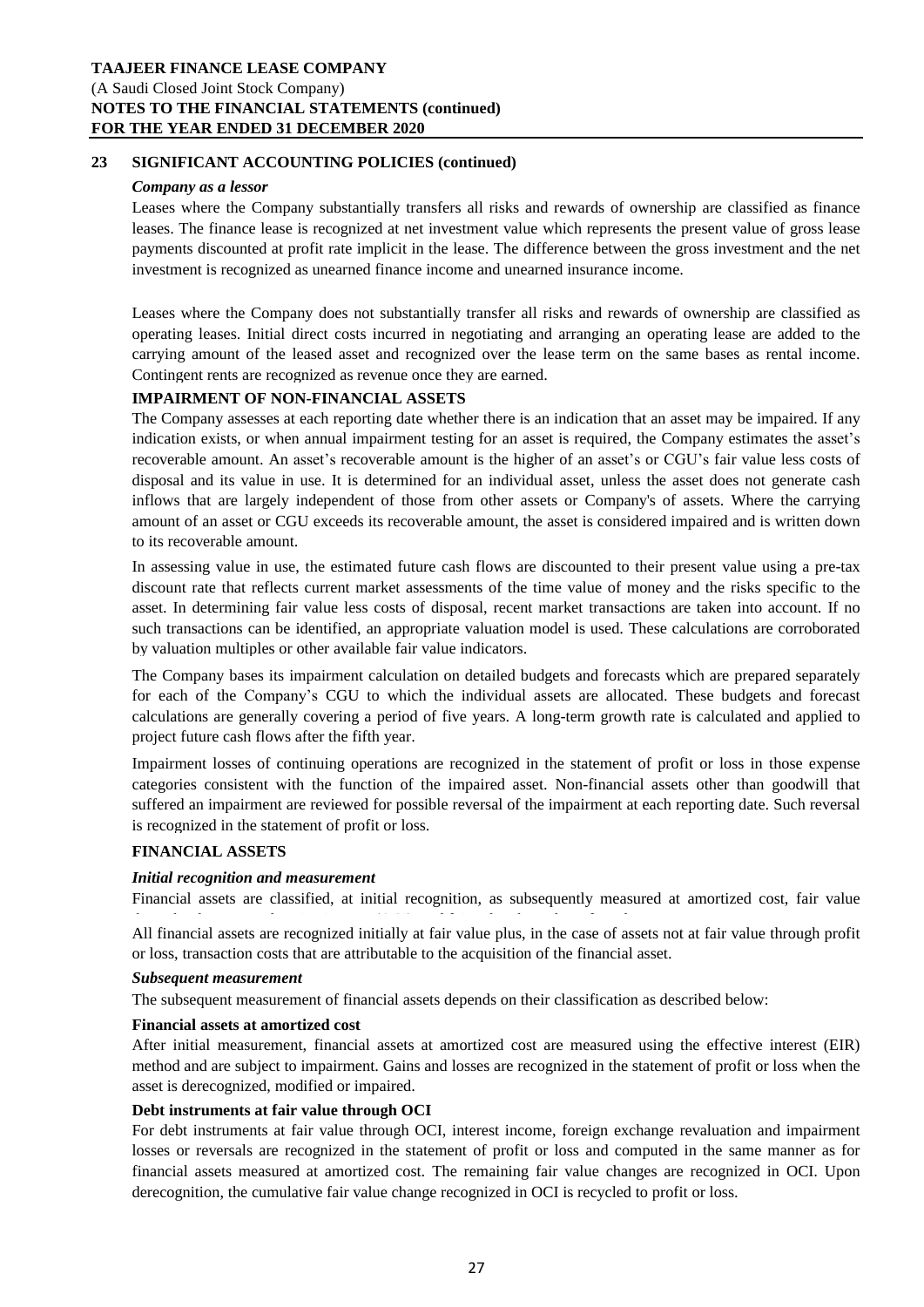## **FINANCIAL ASSETS (continued)**

#### **Equity instruments designated at fair value through OCI**

Gains and losses on these financial assets are never recycled to profit or loss. Dividends are recognized as other income in the statement of profit or loss when the right of payment has been established, except when the Company benefits from such proceeds as a recovery of part of the cost of the financial asset, in which case, such gains are recorded in OCI. Equity investments designated at fair value through OCI are not subject to impairment assessment.

#### **Financial assets at fair value through profit or loss**

Financial assets at fair value through profit or loss are carried in the statement of financial position at fair value with net changes in fair value recognized in the statement of profit or loss.

## *Derecognition*

A financial asset is primarily derecognized when:

- **-** The rights to receive cash flows from the asset have expired, or
- **-** The Company has transferred its rights to receive cash flows from the asset or has assumed an obligation to pay the received cash flows in full without material delay to a third party under a 'pass-through' arrangement; and either (a) the Company has transferred substantially all the risks and rewards of the asset, or (b) the Company has neither transferred nor retained substantially all the risks and rewards of the asset, but has transferred control of the asset.

When the Company has transferred its rights to receive cash flows from an asset or has entered into a passthrough arrangement, it evaluates if, and to what extent, it has retained the risks and rewards of ownership. When it has neither transferred nor retained substantially all of the risks and rewards of the asset, nor transferred control of the asset, the Company continues to recognize the transferred asset to the extent of its continuing involvement. In that case, the Company also recognizes an associated liability. The transferred asset and the associated liability are measured on a basis that reflects the rights and obligations that the Company has retained.

Continuing involvement that takes the form of a guarantee over the transferred asset is measured at the lower of the original carrying amount of the asset and the maximum amount of consideration that the Company could be required to repay.

#### *Impairment of financial assets*

The Company recognizes an allowance for expected credit losses (ECLs) for all debt instruments not held at fair value through profit or loss.

ECLs are recognized in two stages. For credit exposures for which there has not been a significant increase in credit risk since initial recognition, ECLs are provided for credit losses that result from default events that are possible within the next 12-months (a 12-month ECL). For those credit exposures for which there has been a significant increase in credit risk since initial recognition, a loss allowance is required for credit losses expected over the remaining life of the exposure, irrespective of the timing of the default (a lifetime ECL).

The company has adopted the general approach to calculate ECL for its portfolio through the computation and subsequent application of risk estimates such as probability of default (PD), loss given default (LGD) and exposure at default (EAD).

#### **STATUTORY RESERVE**

As required by the Saudi Arabian Regulations for Companies, the Company transfers 10% of its profit for the year to the statutory reserve until the reserve equals 30% of capital. The reserve is not available for distribution as dividends.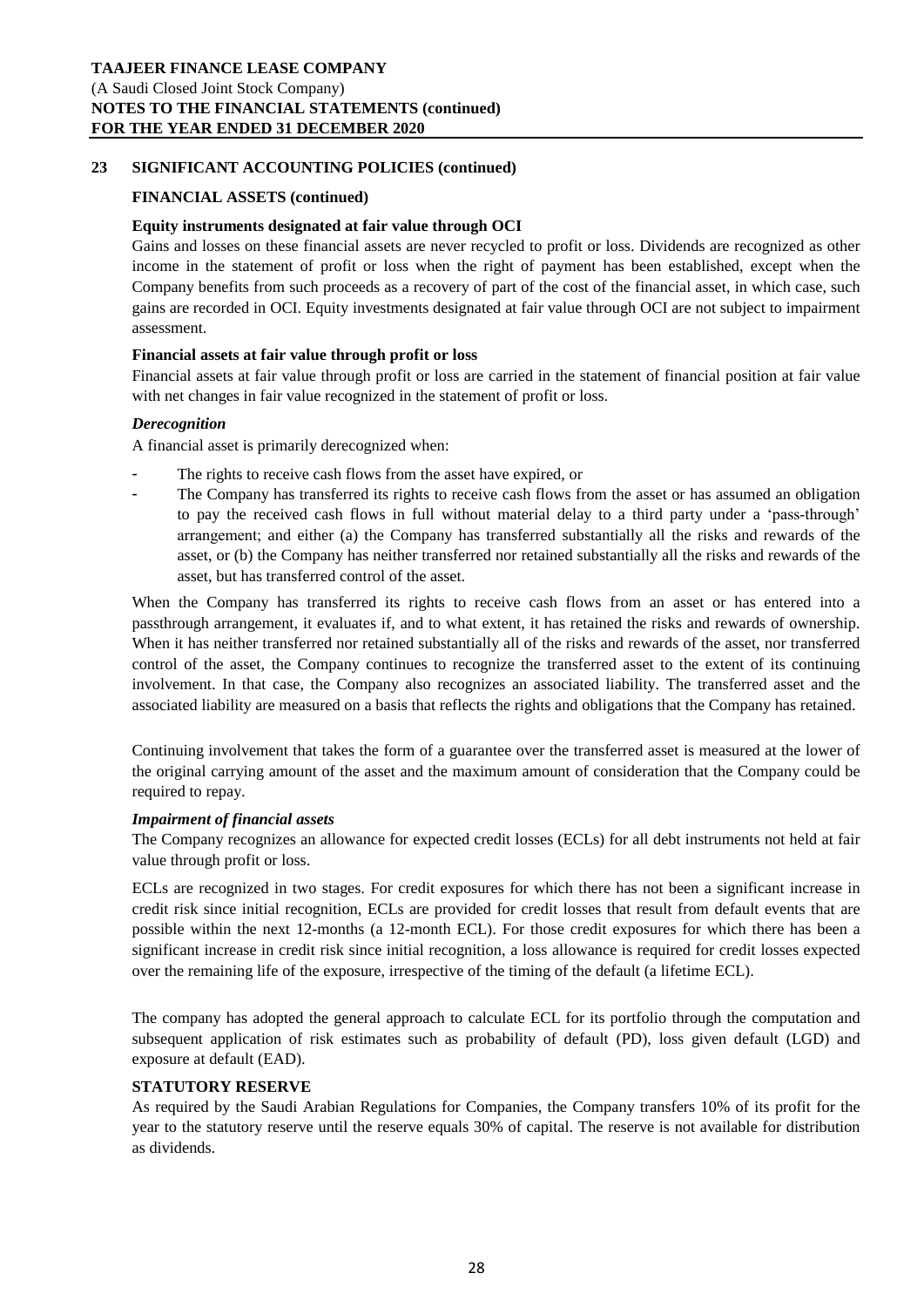## **PROVISIONS**

#### *General*

Provisions are recognized when the Company has a present obligation (legal or constructive) as a result of a past event, it is probable that an outflow of resources embodying economic benefits will be required to settle the obligation and a reliable estimate can be made of the amount of the obligation. Where the Company expects some or all of a provision to be reimbursed, for example under an insurance contract, the reimbursement is recognized as a separate asset but only when the reimbursement is virtually certain. The expense relating to a provision is presented in the statement of profit or loss net of any reimbursement.

If the effect of the time value of money is material, provisions are discounted using a current pre-tax rate that reflects, when appropriate, the risks specific to the liability. When discounting is used, the increase in the provision due to the passage of time is recognized as a finance cost.

## **EMPLOYEE TERMINATION BENEFITS**

The cost of providing benefits under the defined benefit plans is determined separately for each plan using the projected unit credit method.

Re-measurements, comprising of actuarial gains and losses are recognized immediately in the statement of financial position with a corresponding debit or credit to retained earnings through OCI in the period in which they occur. Re-measurements are not reclassified to profit or loss in subsequent periods.

## **FINANCIAL LIABILITIES**

#### *Initial recognition and measurement*

Financial liabilities are classified, at initial recognition, as financial liabilities at fair value through profit or loss, loans and borrowings, payables, or as derivatives designated as hedging instruments in an effective hedge, as appropriate.

All financial liabilities are recognized initially at fair value and, in the case of loans and borrowings and payables, net of directly attributable transaction costs.

#### *Subsequent measurement*

The subsequent measurement of financial liabilities depends on their classification as described below:

#### **Loans and borrowings**

After initial recognition, loans and borrowings are subsequently measured at amortized cost using the EIR method. Gains and losses are recognized in profit or loss when the liabilities are derecognized as well as through the EIR amortization process.

#### *Derecognition*

A financial liability is derecognized when the obligation under the liability is discharged or cancelled or expires.

#### **OFFSETTING OF FINANCIAL INSTRUMENTS**

Financial assets and financial liabilities are offset with the net amount reported in the statement of financial position only if there is a current enforceable legal right to offset the recognized amounts and an intent to settle on a net basis, or to realize the assets and settle the liabilities simultaneously.

## **REVENUE RECOGNITION**

#### *Leasing*

Finance lease income is recognized over the period of the lease on a systematic basis, which results in a constant periodic rate of return on the net investment outstanding.

#### *Administrative fee income*

Fee income comprise of administrative fee and vehicle registration fee. Fee income is recognized immediately upon execution of the agreements with the customers.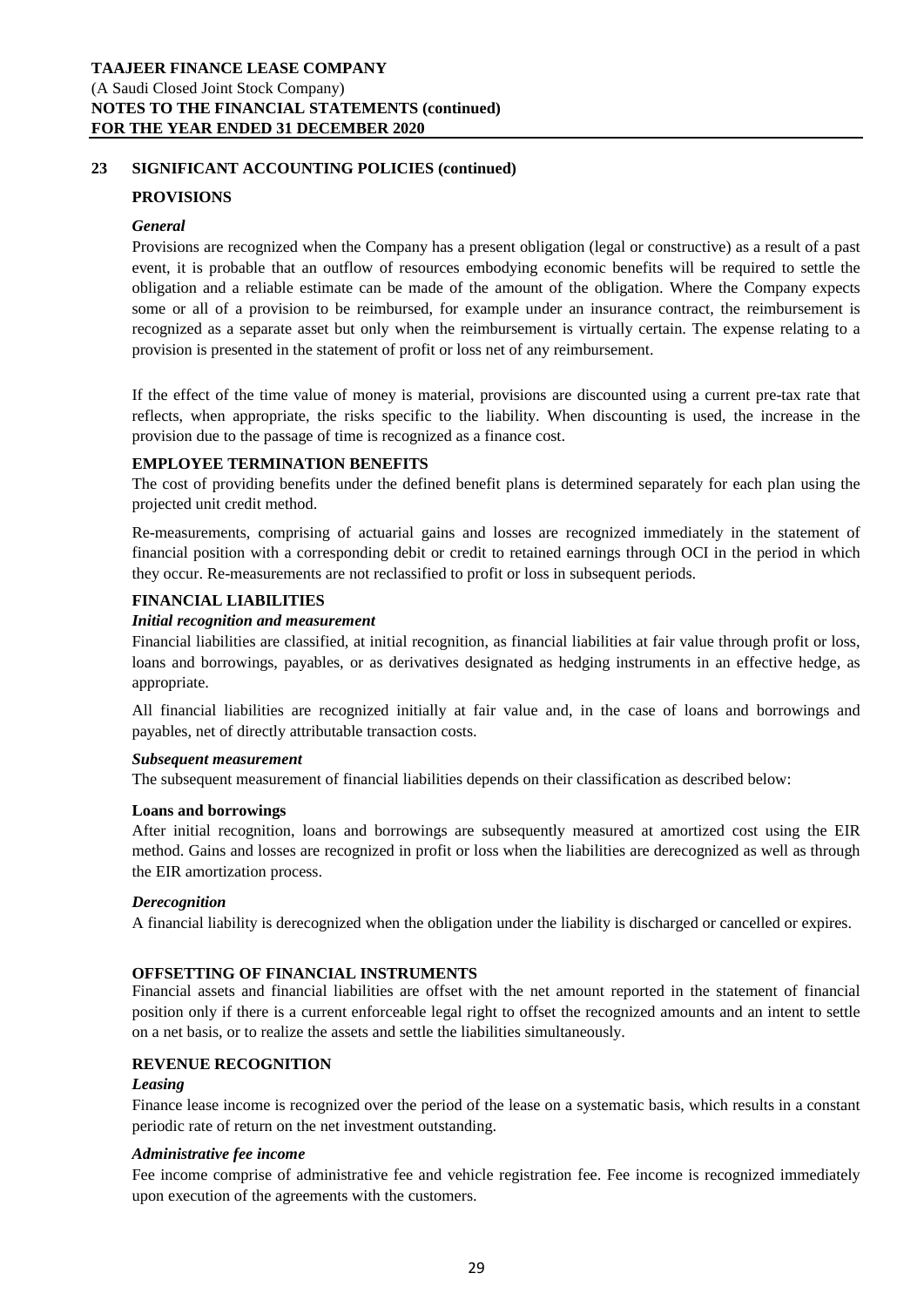## **REVENUE RECOGNITION (continued)**

#### *Insurance reimbursed/(paid), net*

As part of the periodic installments due from customers, the Company charges customers for insurance cover on the vehicles under lease contracts. Insurance charges represent cost of insurance (premium). Consequently, premiums are paid to the Insurers for the insurance cover for the vehicles under lease. Insurance income less any directly attributable expenses is recognized over the insured period of leased vehicles.

## *Rebate on purchase of financed asset*

The Company obtains rebates on purchases from suppliers of leased assets. Rebate income is recognized when rebate is received from supplier on purchases made during the year.

#### *Other operating income*

Other operating income comprises additional fee charged on early settlement of lease contract and repossession of cars and customer credit assessment. The income is recognized on accrual basis.

## **GOVERNMENT GRANT**

The Company recognizes a government grant related to income, if there is reasonable assurance that it will be received and the Company will comply with the conditions associated with the grant. The benefit of a government loan at a below-market rate of interest is treated as a government grant related to income. The belowmarket rate loan is recognized and measured in accordance with IFRS 9 Financial Instruments. The benefit of the below-market rate of interest is measured as the difference between the initial carrying value of the loan determined in accordance with IFRS 9 and the proceeds received. The benefit is accounted for in accordance with IAS 20. The government grant is recognized in the statement of profit or loss on a systematic basis over the period in which the Company recognizes as expenses the related costs for which the grant is intended to compensate. Government grants that are received as compensation for losses already incurred by the Company with no future related costs are recognized in profit or loss in the same period.

## **EXPENSES**

Expenses related to operations are allocated on a consistent basis to selling and marketing expenses and general and administration expenses in accordance with consistent allocation factors determined as appropriate by the Company.

## **ZAKAT**

The Company provide for zakat in accordance with the regulations of the General Authority of Zakat and Tax (GAZT). The provision is charged to profit or loss.

#### *Uncertain zakat position*

Differences that may arise at the finalization of an assessment are accounted for when the assessment is finalized with GAZT.

## *Value added tax*

Revenues, expenses and assets are recognized net of the amount of value added tax, except:

- **-** Where the value added tax incurred on a purchase of assets or services is not recoverable from the taxation authority, in which case, the value added tax is recognized as part of the cost of acquisition of the asset or as part of the expense item, as applicable
- **-** Receivables and payables are stated with the amount of value added tax included

The net amount of value added tax recoverable from, or payable to, the taxation authority is included as part of receivables or payables in the statement of financial position.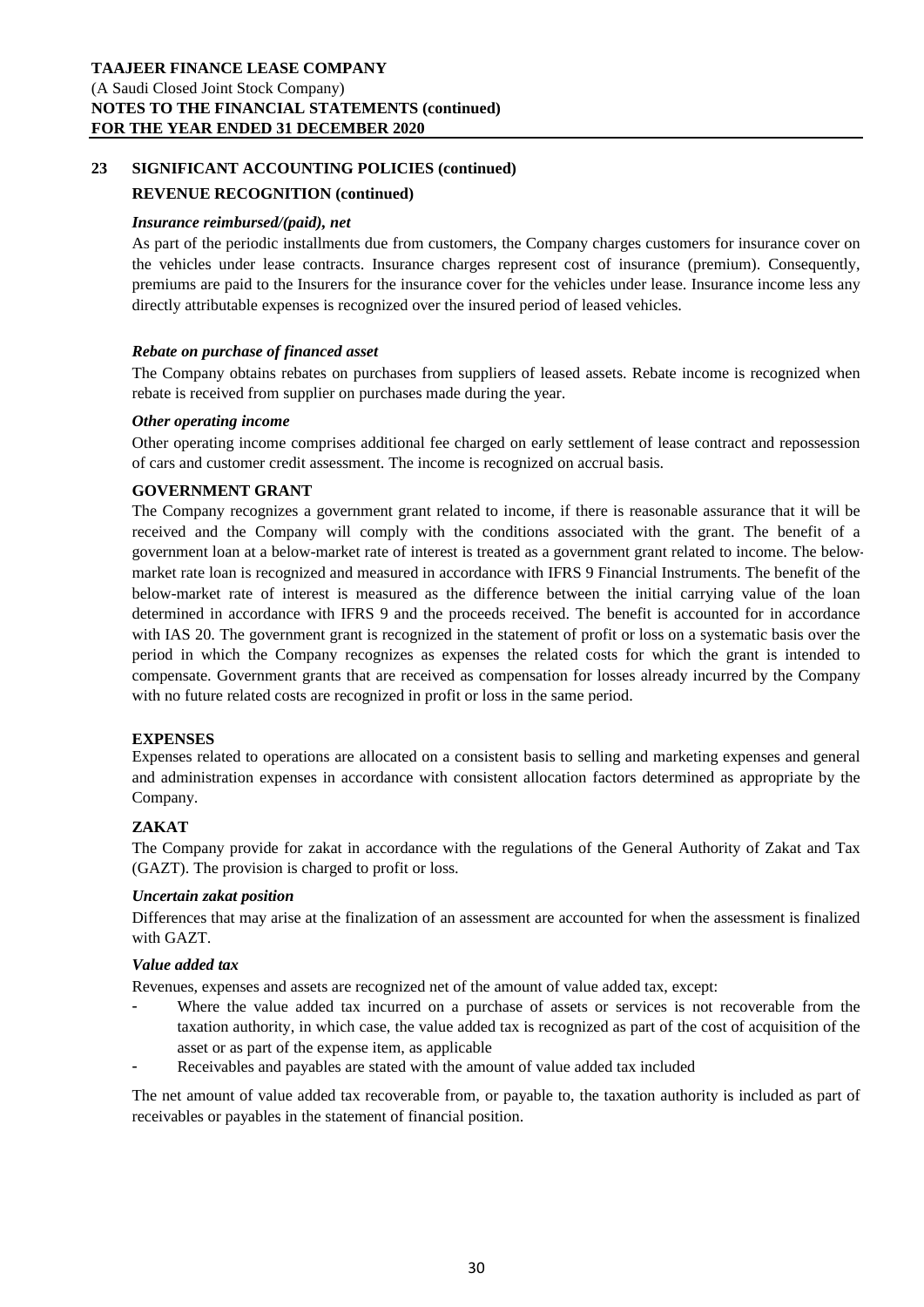## **24 STANDARDS ISSUED BUT NOT YET EFFECTIVE**

The standards and interpretations that are issued, but not yet effective, up to the date of issuance of the Company's financial statements are disclosed below. The Company intends to adopt these standards, if applicable, when they become effective are not expected to have a significant impact on the Company's financial statements:

- **-** Amendments to IFRS 1 "First-time adoption of IFRS"regarding initial application by a subsidiary
- **-** Amendments to IFRS 3"Business Combinations"regarding remarks to the conceptual framework
- **-** Amendments to IFRS 9 "Financial instruments" regarding fees in the 10% test to eliminate the derecognition of financial obligations.
- **-** IFRS 17 Insurance Contracts.

**-**

- **-** Amendments to IAS 1"Presentation of financial statements" regarding the classification of financial liabilities between current and non-current
- Amendments to IAS 16 "Real estate, plant and equipment" regarding proceeds before the asset is ready.
- **-** Amendments to IAS 37 "Provisions, contingent liabilities and contingent assets" regarding the cost of onerous contracts.
- **-** Amendments to IAS 41 "Agriculture" regarding taxes on fair value measurement.

## **25 IMPACT OF COVID-19 ON EXPECTED CREDIT LOSSES ("ECL") AND SAMA PROGRAMS**

The Coronavirus ("COVID-19") pandemic continues to disrupt global markets as many geographies are beginning to experience a new wave of infections despite having previously controlled the outbreak through aggressive precautionary measures such as imposing restrictions on travel, lockdowns and strict social distancing rules. The Government of Saudi Arabia ("the Government") however has managed to successfully control the outbreak to date, owing primarily to the effective measures taken by the Government.

The Company continues to be cognisant of both the micro and macroeconomic challenges that COVID-19 has posed, the problems effects of which may be felt for some time, and is closely monitoring its exposures at a granular level. This has entailed reviewing specific economic sectors, regions, counterparties and collateral protection and taking appropriate customer credit rating actions and initiating restructuring of loans, where required.

The prevailing economic conditions post lock down, do require the Company to continue to revise certain inputs and assumptions used for the determination of expected credit losses ("ECL"). These primarily revolve around either adjusting macroeconomic factors used by the Company in the estimation of ECL or revisions to the scenario probabilities currently being used by the Company in ECL estimation. During the year, the Company has made certain adjustment to scenario weightings and macroeconomic factors used by the Company in the estimation of expected credit losses.

The Company's ECL model continues to be sensitive to macroeconomic variables and scenario weightings. As with any forecasts, the projections and likelihoods of occurrence are underpinned by significant judgement and uncertainty and therefore, the actual outcomes may be different to those projected. The impact of such uncertain economic environment is judgmental and the Company will continue to reassess its position and the related impact on a regular basis.